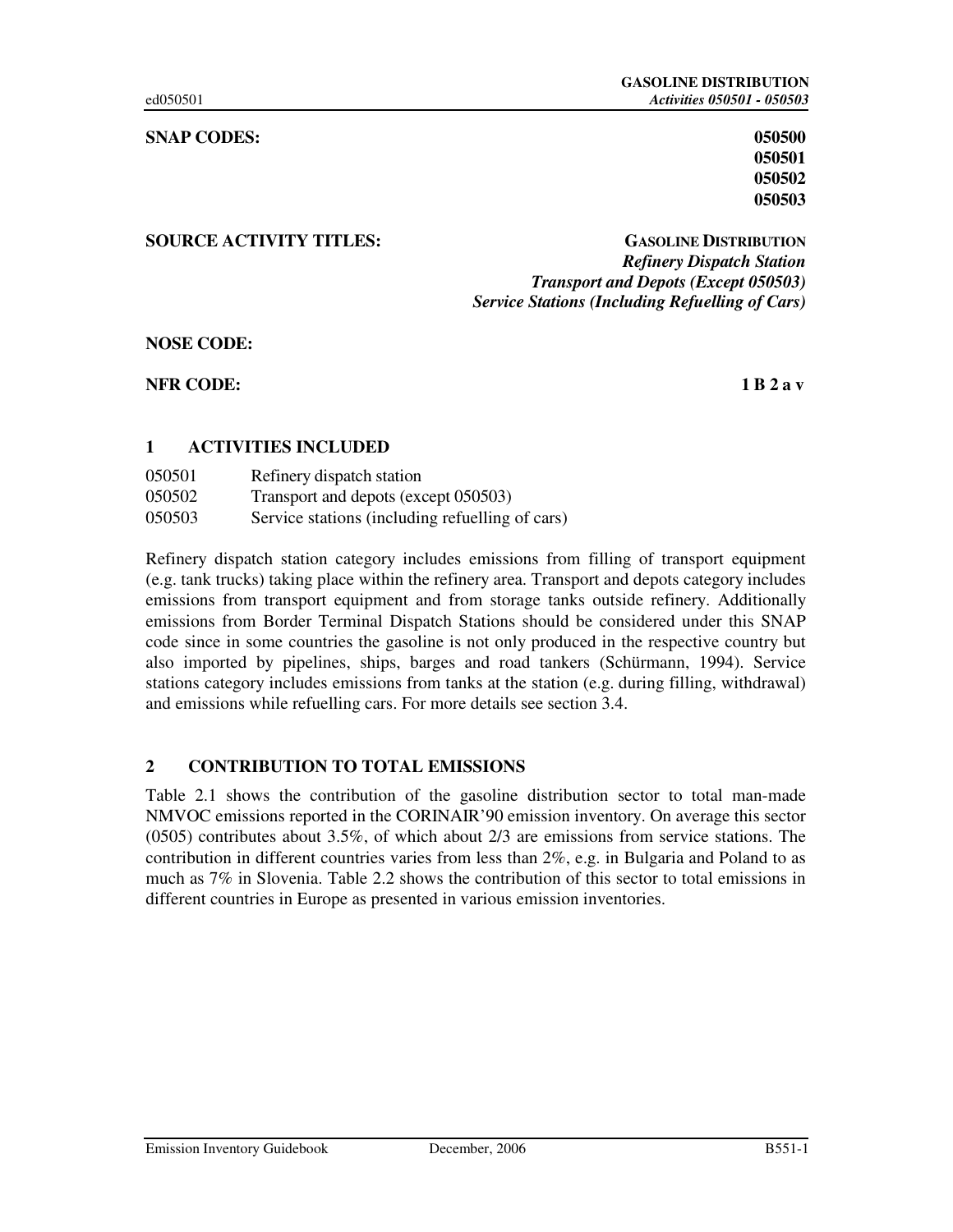### **Table 2.1: Contribution to total man-made NMVOC emissions in Europe reported in CORINAIR'90 emission inventory.**

| Source-activity                  | SNAP-code | Contribution (excluding emissions from nature) $[\%]$ |                 |              |                 |             |                 |                  |                 |
|----------------------------------|-----------|-------------------------------------------------------|-----------------|--------------|-----------------|-------------|-----------------|------------------|-----------------|
|                                  |           | SO <sub>2</sub>                                       | NO <sub>x</sub> | <b>NMVOC</b> | CH <sub>4</sub> | $_{\rm CO}$ | CO <sub>2</sub> | N <sub>2</sub> O | NH <sub>3</sub> |
| <b>Refinery Dispatch Station</b> | 050501    |                                                       |                 | 0.2          |                 |             |                 |                  |                 |
| Transport and Depots             | 050502    | $\overline{\phantom{0}}$                              |                 | 0.9          |                 |             |                 |                  |                 |
| <b>Service Stations</b>          | 050503    | ۰                                                     | -               | 2.3          | ۰               |             |                 |                  |                 |

**0** - emissions are reported, but the exact value is below the rounding limit of 0.1 percent

**-** - no emissions are reported

| Table 2.2: Contribution of gasoline distribution sector to total man-made NMVOC |  |  |  |  |
|---------------------------------------------------------------------------------|--|--|--|--|
| emissions                                                                       |  |  |  |  |

| <b>Country/Region</b> | Year | <b>Reference</b>    |        |        | Contribution to total man-made NMVOC<br>emissions $[\%]$ |        |
|-----------------------|------|---------------------|--------|--------|----------------------------------------------------------|--------|
|                       |      |                     | 050500 | 050501 | 050502                                                   | 050503 |
| <b>OECD</b> Europe    | 1980 | <b>OECD, 1990</b>   | 4.4    |        |                                                          |        |
| <b>OECD</b> Europe    | 1983 | Edwards et.al, 1986 | 5.2    |        |                                                          | 3.6    |
| EC                    | 1985 | Bouscaren, 1990     | 4.4    |        |                                                          | 3.2    |
| Ireland               | 1985 | Bouscaren, 1990     | 4.2    |        |                                                          | 3.7    |
| <b>Netherlands</b>    | 1985 | KWS2000, 1989       | 5.0    |        |                                                          | 2.3    |
| Slovenia              | 1988 | Rode, 1993          | 6.7    |        |                                                          |        |
| UK.                   | 1988 | Passant, 1993       | 4.3    |        |                                                          |        |
| UK.                   | 1990 | <b>CORINAIR'90</b>  | 5.1    |        | 1.9                                                      | 3.3    |
| Slovakia              | 1990 | Mareckova, 1994     | 3.9    |        | 0.5                                                      | 3.4    |
| Bulgaria              | 1990 | <b>CORINAIR'90</b>  | 1.8    |        | 0.4                                                      | 1.4    |
| Ireland               | 1990 | McGettigan, 1993    | 1.8    |        | 0.4                                                      | 1.4    |
| Poland                | 1990 | Fudala, 1993a       | 1.5    |        |                                                          |        |
| Poland                | 1992 | Fudala, 1993b       | 2.5    |        |                                                          |        |

Nearly all of 28 countries participating in CORINAIR'90 inventory reported emissions from this sector including 10 countries reporting emissions from the sector 050501, 21 from 050502, and 24 from 050503.

(These activities are not believed to be a significant source of  $PM_{2.5}$  (as of December 2006)).<sup>1</sup>

 1 Updated with particulate matter details by: Mike Woodfield, AEA Technology, UK, December 2006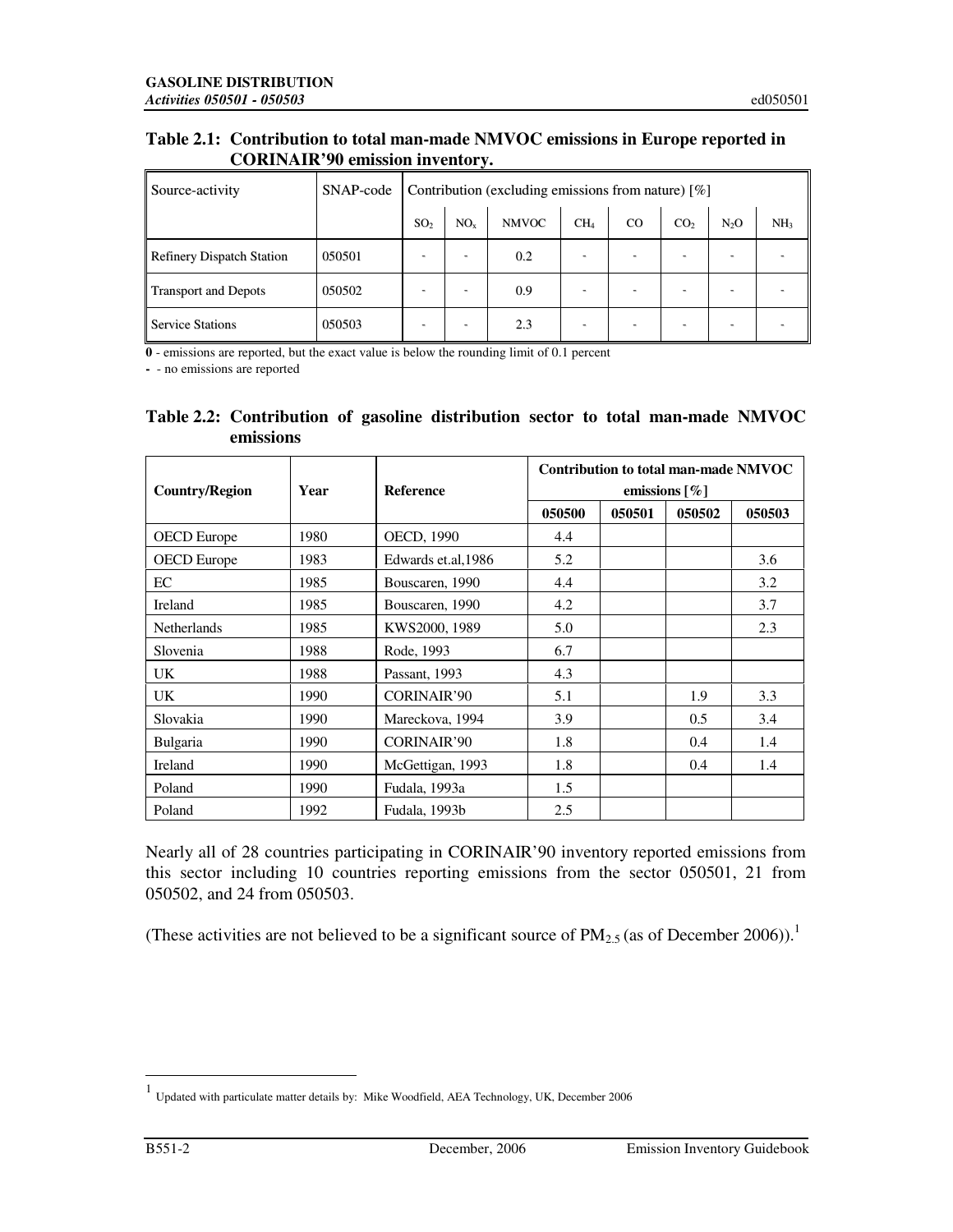## **3 GENERAL**

### **3.1 Description**

Gasoline distribution starts at the refinery dispatch station (050501) or at the border terminal dispatch station (050502) from where it is loaded into rail cars, barges, coastal tankers, pipelines for delivery to marketing depots (050502) or into road vehicles for delivery to service stations (050503) or small marketing depots (050502). From marketing depots (or directly from border terminals), gasoline is loaded into road vehicles for delivery to service stations where it is transferred into underground storage tanks and subsequently dispensed into automobile fuel tanks. This gasoline distribution chain is presented in Figure 3.1.

### **Figure 3.1: The gasoline distribution system (0505)**



### **3.2 Definitions**

### Fixed Roof Tank

A fixed roof tank consists of a cylindrical steel shell topped by a coned roof and could be equipped with internal floating cover in aluminium or steel as well as with a pressure/Vacuum vent (PV vent).

### Floating Roof Tank

A tank normally used in terminal operations which is equipped with a roof floating on top of the gasoline.

### Marketing Depot

One or more storage tanks where gasoline is received by pipeline, road truck, barge or rail car, and is stored in bulk for subsequent transportation or distribution by road truck.

#### Onboard Canister

A container filled with an adsorbent (e.g., activated carbon) which collects gasoline vapours in a motor vehicle.

### Reid Vapour Pressure (RVP)

Emission Inventory Guidebook December, 2006 B551-3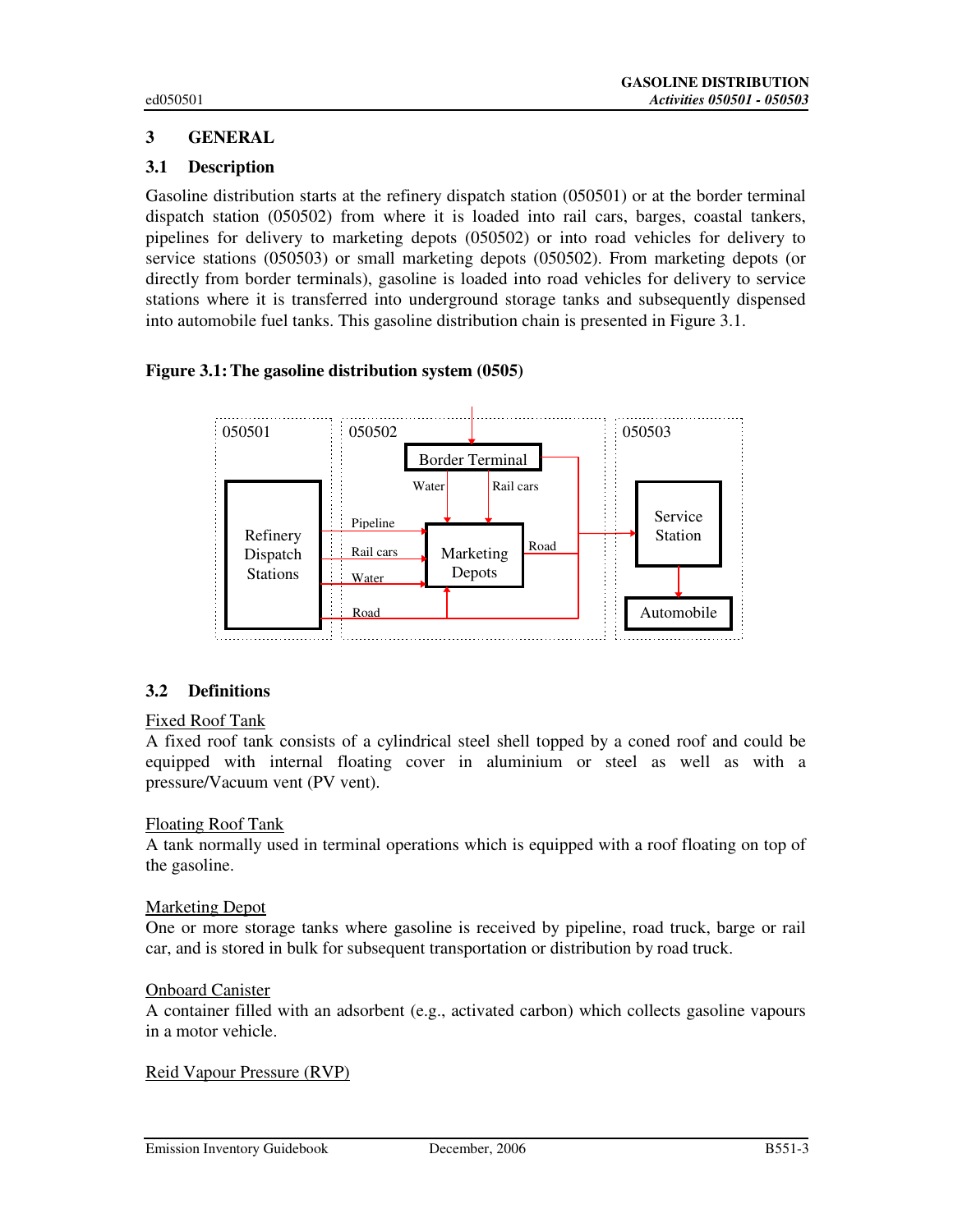The vapour pressure of a product (e.g. gasoline) is determined by a standard laboratory method called RVP, which measures its inherent tendency to evaporate at 38 °C with vapour/liquid ratio of 4/1. RVP is reported in kPa. For details of the equipment and procedures refer to the following standard methods: IP 69/78 (Vapour pressure Reid method), ASTM D323 (Vapour pressure of petroleum products Reid method), ISO 3000-1974 (Petroleum products - Determination of vapour pressure - Reid method).

### Service Station

Any premises at which gasoline is dispensed into the fuel tanks of motor vehicles, including marinas (gasoline fuelling point which services water craft) with land-based storage.

### Stage I Controls

The equipment used to recover gasoline vapours at terminals (dispatch stations), marketing depots, and from service stations.

#### Stage II Controls

The equipment used to recover gasoline vapours emitted during motor vehicle refuelling at service stations.

### True Vapour Pressure (TVP)

If any liquid is introduced into an evacuated container, molecules will escape from the liquid surface by virtue of their kinetic energy to form vapour. Thereafter, some vapour will condense and eventually a state of equilibrium is reached, which is sustained if the temperature remains constant. The observed pressure in absolute units in the vapour space is defined as the true vapour pressure (TVP) of the liquid at the constant temperature applicable.

### Vapour Balancing

Vapours displaced from tanks receiving gasoline are returned to tanks delivering the gasoline.

### Vapour Destruction Unit (VDU)

An installation, normally located at a terminal, which receives gasoline vapours from cargo tank trucks and destroys them by thermal oxidation or other means.

### Vapour Recovery Unit (VRU)

An installation, normally located at a terminal, which receives gasoline vapours from cargo tanks and recovers them for subsequent use, e.g. condensation.

### **3.3 Techniques**

The refinery products (e.g. gasoline) are stored in tanks of different construction, i.e., fixed or floating roof tanks. Then the products are transferred to tank trucks, rail cars, etc., using various techniques of loading, i.e. top, bottom, or submerged loading. The gasoline is delivered directly to service station (stored in underground tanks) or to marketing depots where it is stored in tanks similar to those used in refineries. In some countries the products are imported and stored at border terminals before distribution (see Fig. 3.1).

### Fixed Roof Tank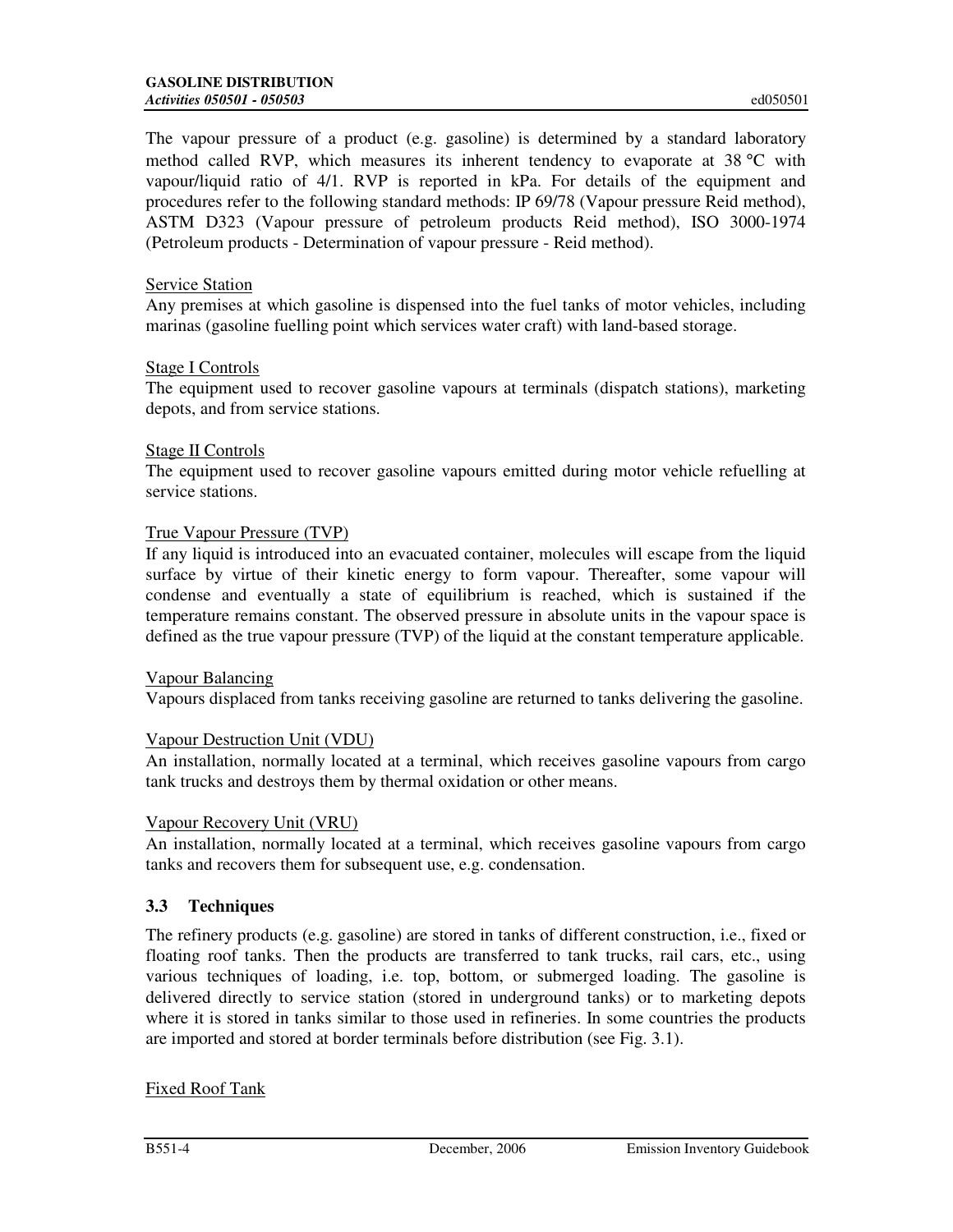These tanks are normally equipped with a Pressure/Vacuum vent (PV vent) and can be vapour balanced. They continue to be used for motor gasoline at the smaller installations and depots, typified by lower throughput levels (Williams et al, 1986; ECE, 1990; CCME, 1991). These tanks could be classified as follows (Schürmann, 1994):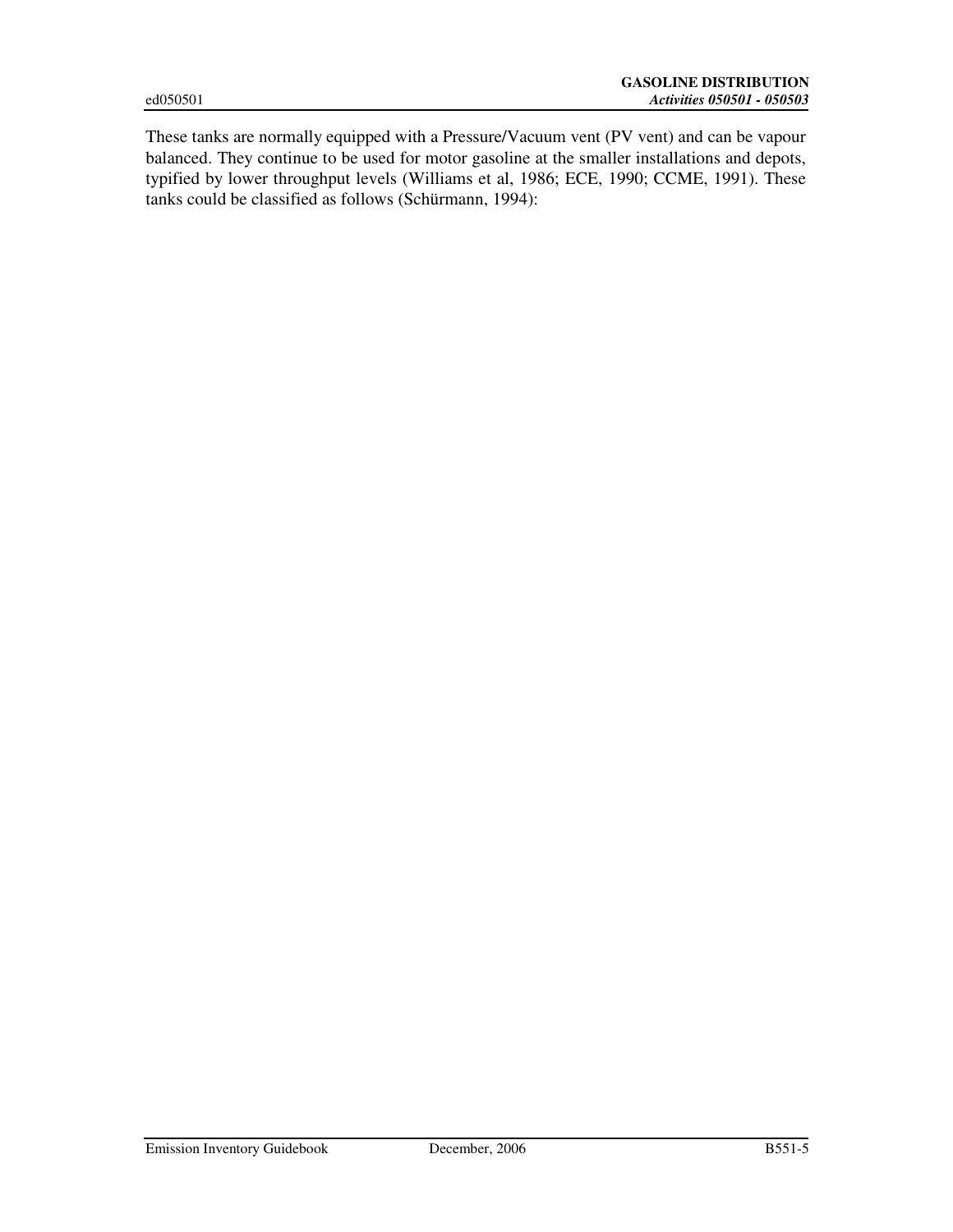- Fixed roof tanks without internal floating roof and without pressure/vacuum (PV) vent;
- Fixed roof tanks with internal floating roof and without PV vent;
- Fixed roof tanks without internal floating roof and with PV valve, whereby pressure range (e.g. +20mbar/-5mbar or +180mbar/-50mbar) has an influence on storage emissions.

The internal floating roofs are typically made of steel or aluminium sheets. The steel internal covers are longitudinally welded and in direct contact with the liquid surface. The aluminium covers generally have a closed surface of clamped sheets and float several centimetres above the product surface on floats (VDI, 1985).

### Floating Roof Tank

A tank normally used in terminal operations as well as at principal marketing installations away from refineries. It consists of a cylindrical steel wall equipped with a floating roof. The roof floats on top of the gasoline, and is equipped with seals to the sidewall to minimise vapour loss; the air space above a floating roof is vented to the atmosphere. Floating roof decks are of three general types: pontoons, pan, and double deck. A floating roof tank normally cannot be vapour balanced (Williams et al, 1986; ECE, 1990; CCME, 1991).

### Bottom loading

A system for loading liquid petroleum products into a cargo tank truck from the bottom, through a system of pipes, valves and dry-disconnect fittings (CCME, 1991; Williams et al, 1986).

### Splash Loading

The loading arm is positioned with the outlet above the tank bottom so that the gasoline falls to the liquid surface. This leads to a high vapour evolution (Williams et al, 1986; ECE, 1990).

### Submerged Top Loading

A system for loading liquid petroleum products into any tank by means of a pipe to provide entry below the liquid surface, thereby minimising splash and vapour formation (CCME, 1991; Williams et al, 1986).

### Underground Storage Tank

A storage tank that is completely buried by or covered with earth, backfill or concrete, or a partially buried tank. A partially buried tank means a storage tank that has 10% or more of its volume below adjacent ground level. These tanks normally have fixed fill pipes which discharge at the bottom of the tank (CCME, 1991; Williams et al, 1986).

### **3.4 Emissions**

Emissions of hydrocarbons to atmosphere occur in nearly every element of the gasoline distribution chain. The emissions can be classified as follows (for details see Williams et al, 1986 and ECE, 1990):

- 1. Emissions from bulk storage tanks (refinery dispatch station, border terminals, marketing depots),
- 2. Service station storage tank emissions;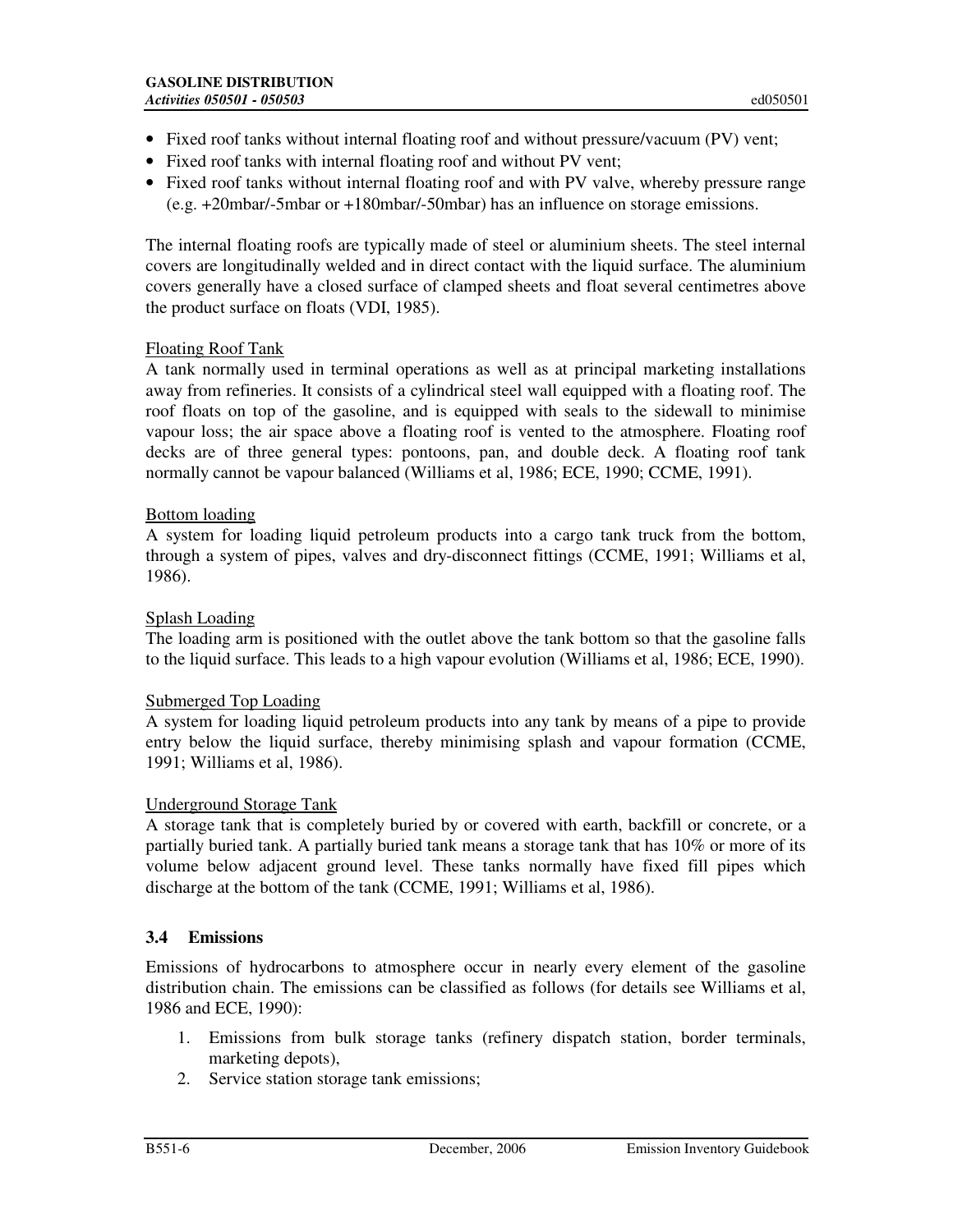- 3. Transport vehicle filling emissions;
- 4. Other emissions.

### **3.4.1 Emissions from bulk storage tanks**

There are basically two types of bulk storage tanks:

#### Floating Roof Tanks and Fixed Roof Tanks with internal floating covers

There are two major sources of emissions associated with the storage of intermediate volatility liquids:

- a) *Standing storage emissions* are caused mainly by evaporation of liquid product through imperfections in the flexible peripheral seals. Included are any evaporative emissions through the deck structure and fittings such as manholes, gauge pipes and hatches, also roof support columns or legs. The emissions vary depending on design of surface covers (steel or aluminium), see section 3.3. Techniques and 3.5. Controls. Additionally the wind can have a significant influence on the magnitude of these emissions if the tanks are ventilated.
- b) *Withdrawal emissions* occur following the withdrawal of liquid product. They are due to evaporation of the film of gasoline which adheres to the surface of the tank walls, and any tank roof support columns fitted. The magnitude of these emissions is mainly influenced by the surface condition e.g., presence of rust or a tank lining.
- c) *Filling of the tank* after revisions or complete emptying when the floating roof stands on its supports causes additional emissions.

### Fixed Roof Tanks without internal floating covers

- a) *Displacement emissions* occur due to displacement of the mixture of air and hydrocarbon vapour by the incoming gasoline. The vapour emitted originates mainly by evaporation from the previous tank contents during storage.
- b) *Withdrawal emissions* occur following intake of air via the pressure/vacuum relief valves. Dilution of the hydrocarbon vapour/air mixture previously contained in the vapour space will lead to further evaporation to restore the equilibrium.
- c) *Working emissions* are defined as the sum of displacement and withdrawal emissions caused by gasoline movements.
- d) *Breathing emissions* are caused by temperature variations and changes in the barometric pressure which in turn cause expansion and contraction of both liquid and vapour within the tank.

### **3.4.2 Service station storage tank emissions**

The main contribution comes from displacement when an incoming bulk delivery of gasoline is received into tanks. There are also withdrawal and breathing emissions, the latter being of minor significance since tanks are normally double walled underground tanks and are not subject to "above-ground" diurnal temperature changes but the variation in atmospheric pressure influences the breathing emissions.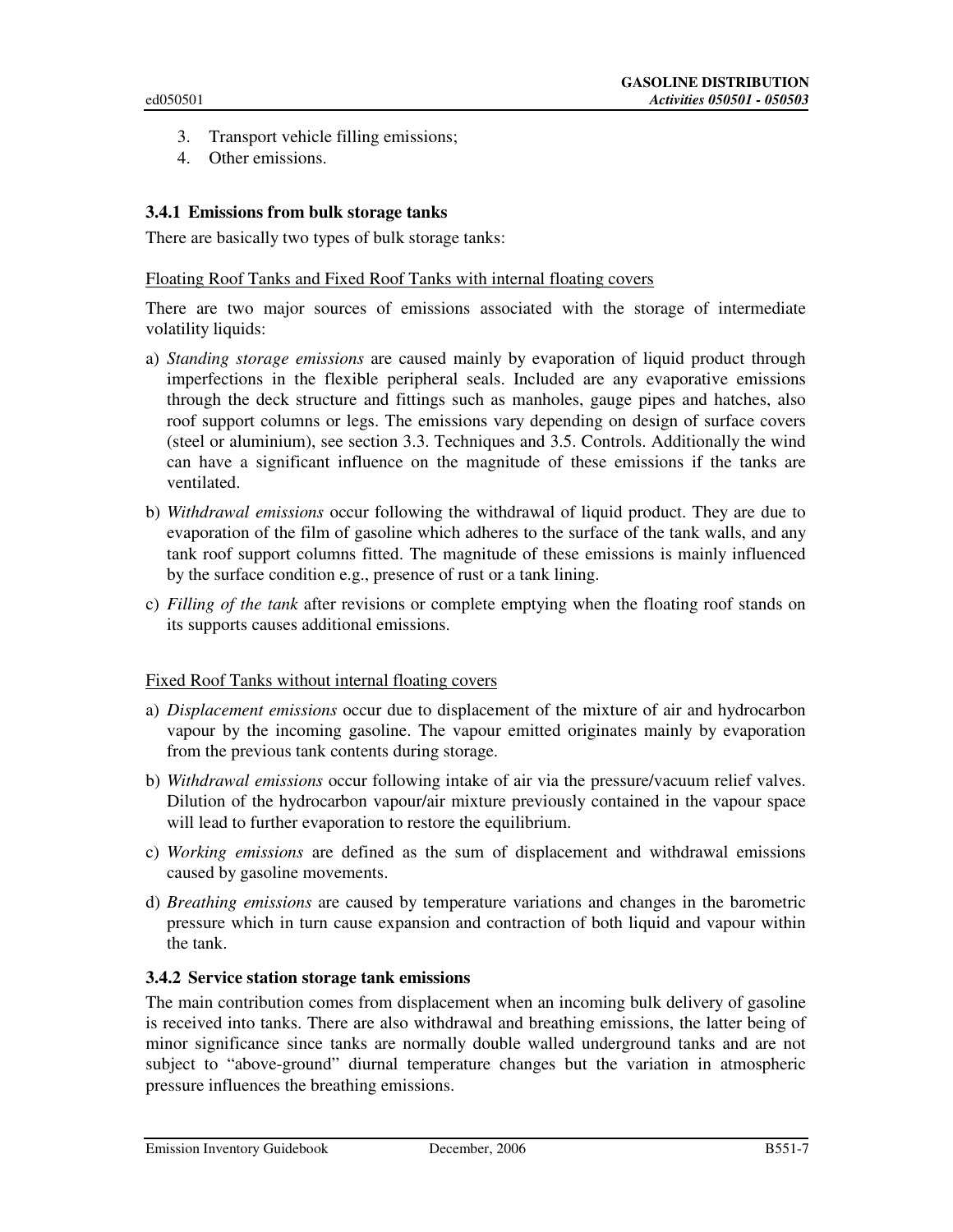See also note in section 14. Additional Comments on emissions from leaking underground storage tanks.

### **3.4.3 Transport vehicle filling emissions**

These occur when gasoline is transferred from storage tanks into transport vehicles, i.e. road tankers, rail cars, barges, and when dispensed into cars. The emissions are a combination of vapour from the previous tank contents and the vapour evolved as a result of splashing and turbulence during filling. The transit or breathing losses are minor (see section 3.4.4.d). It might be worth paying more attention to vapour emissions resulting from spillage when refuelling cars. Four categories of loss were identified (see below). Most of these losses can be avoided by correct maintenance and handling of the dispensing equipment.

- a) Pre-fill drip from the nozzle while being handled between the pump and the vehicle,
- b) Spit-back of gasoline from the fuel tank filler pipe, resulting from the pressure build -up in the vapour space,
- c) Overflow from the filler pipe,
- d) Post-fill drip from the nozzle while being handled between the vehicle and the pump.

### **3.4.4 Other emissions**

Emissions described here are of minor magnitude as compared to those described above and include the following:

- a) *Fugitive emissions* occur following seepage of gasoline liquid through parts of handling equipment such as pipeline gaskets, also pump and valve stem seals. Pipelines are closed systems and essentially emission free. They are however subject to some fugitive losses and possible leaks due to temperature rise.
- b) *Ship and barge ballasting emissions* hydrocarbon vapours are displaced into the atmosphere when a compartment, which has previously contained gasoline, is loaded with ballast water.
- c) *Transport vehicle emissions whilst travelling* are often negligible because the vapour and pressure retention capability of the tank or compartment will be above the level at which breathing will be induced by the temperature variations that may occur. However, in some cases these emissions should not be neglected; the containers of road vehicles are subject to significant heating up (depending on colour also) whilst the pressure range of their PV vents is limited to 50 mbar, corresponding to a temperature difference of  $+15^{\circ}C$ , ignoring expansion of liquid. Many rail cars are free vented and their emissions are not negligible.
- d) *Spillage and leakage* any activity involving the transfer of gasoline from one form of container to another is a potential point of spillage. Also, leakage from storage and handling equipment such as loading arms, swivels and storage tanks, in addition to flanges and valves, can contribute to vapour emissions. Such emissions should only make a minimum contribution to the total which occur in the gasoline distribution sector, providing facilities are well designed and operated efficiently.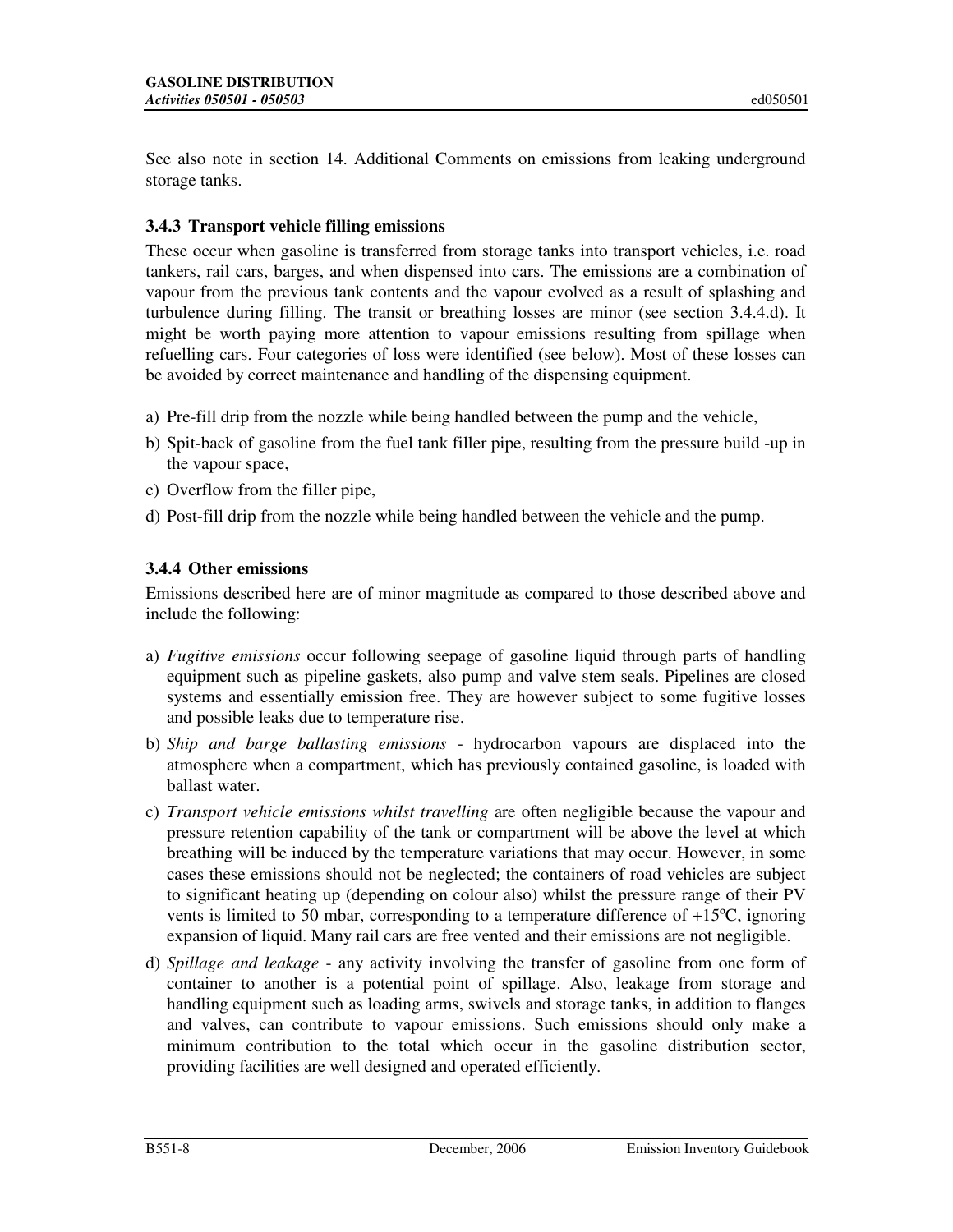# **3.5 Controls**

Considerable reduction of hydrocarbon emissions from gasoline distribution network is achieved by modifying truck, barge or rail car tanks loading practices, installing closed vapour recovery units (VRU), as well as providing fixed roof storage tanks with internal floating covers. Additionally, Stage I and Stage II control measures are being introduced. For more details on control options described in this section see Richards et al, 1990; ECE, 1990; Williams et al, 1986; CCME, 1991; VDI, 1985; EPA, 1985.

### **3.5.1 Storage Tanks**

There are several ways to control emissions from storage tanks. In most major terminals, vapour emissions from working tankage are controlled by the use of floating roof tanks or fixed roof tanks with internal floating covers (IFCs). These will reduce vapour emissions from tankage by at least 90% for welded steel pans (VDI, 1985). If aluminium pans are used the reduction efficiency may be lower (ca. 70%). A very simple but effective measure is to paint the shell of tank white. A white coating reflects 70% of the energy of the irradiating sunlight (see VDI, 1985 for more details on effects of different colour and type of coatings). Another option is to install Stage IA devices, described in section 3.5.2. There is an extensive experience in use of internal floating covers and replacement of fixed roof tanks by floating roof tanks. In Finland and Germany the majority of fixed roof tanks are equipped with IFCs. In Canada, in 1983, 89% of this category of tanks were equipped with floating roof (Made, 1988).

### Important note:

It is believed that because of the change to unleaded gasoline, the rubber elements, like seals, are deteriorating faster. Therefore, the given reduction efficiencies for storage tanks might not be achieved in some cases (M. Wyser, J. Baumann; pers. communication).

### **3.5.2 Stage I Controls**

Stage I controls refer to a variety of techniques reducing VOC emissions at marketing terminals (Stage IA) and when gasoline is delivered to service stations (Stage IB).

### Stage IA

Stage IA systems basically include two parts:

- a) *Vapour Balance Lines between Tanks and Loading Gantries* When a group of fixed-roof gasoline tanks is subject to simultaneous receipts and deliveries, interconnecting the tank vapour spaces can reduce emissions to atmosphere by allowing displaced vapours from a receiving tank to flow into the vapour space of a delivering tank. In some areas vapour return lines have been installed to reduce exposure of vehicle loading personnel to gasoline vapours. Currently, these lines are generally installed in conjunction with a vapour recovery unit (VRU). In Switzerland, all of the marketing depots are fully equipped with vapour balance lines between road tankers and tanks as well as between tanks and tank cars.
- b) *Vapour Recovery Units (VRU)* remove hydrocarbons emitted from tanks or vehicle loading operations usually by either cooling/condensation, liquid loading absorption or carbon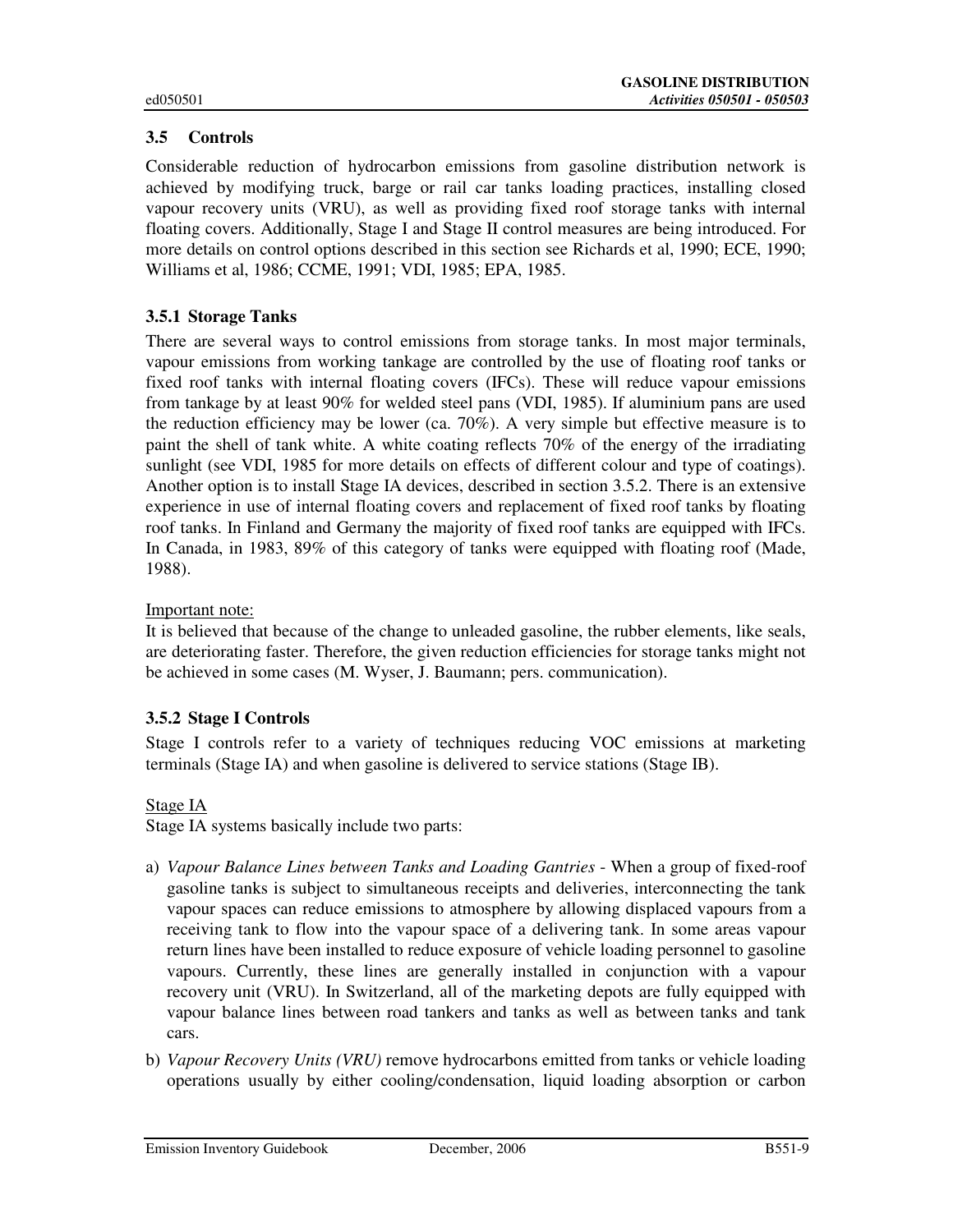adsorption or a combination of these processes (for details of the processes see ECE, 1990). The recovered hydrocarbons are usually returned to tankage in liquid form. VRUs are either single-stage, based on one of the above mentioned processes, with recovery efficiencies of the order of 95%, or double-stage, with additional processing of the first stage tail gas, with design efficiencies close to 100%. Until 1988, relatively small number of VRUs had been installed in Europe (Richards et al, 1990) of which the large majority are for road vehicle loading. Recently installed units are designed to meet the US EPA limits of VOC emissions per litre of product loaded into a vehicle, i.e.  $35g/m<sup>3</sup>$  requires single-stage unit, or more stringent TA-Luft limits, i.e. 150 mg/m<sup>3</sup> requiring double-stage VRUs. In Switzerland, VRUs are installed at border terminals and refineries.

Richards et. al, 1990 gives average efficiencies of Stage IA systems, assuming 95% efficiency of VRU, 95% vapour collection efficiency at the loading gantry for bottom loading and 85% for top loading, as 90% and 80%, respectively. These numbers are based on an average TVP of 35 kPa. Schürmann, 1994 uses different efficiencies, namely 100% for bottom loading and 85% for top loading with gas balancing systems.

### Stage IB

Stage IB applies to vapour balancing systems between service station tanks and trucks supplying gasoline to them. Saturated vapours, displaced from the tank vent pipes when receiving gasoline, are returned to the truck compartment from which the gasoline is supplied, via a piping system and/or hoses. There are several piping configurations possible, for details see Richards et. al, 1990, ECE, 1990, Williams et al, 1986. According to CONCAWE (Richards et. al, 1990) about 33% of service stations in EC12 countries in 1988 were equipped with Stage IB systems. It has been reported that with well designed systems vapour collection efficiencies are higher than 95%. Schürmann, 1994 uses in his report a reduction efficiency of 100% for stations equipped with Stage IB controls.

### **3.5.3 Tank Trucks**

To reduce emissions, modified loading techniques are recommend, namely:

- a) Submerged top loading (reduces VOC emissions by 40 to 60%),
- b) Submerged top loading with in-line vapour return,
- c) Submerged top loading with external vapour return,
- d) Bottom loading,
- e) Bottom loading with vapour return .

Vapour collection and return from service stations is only undertaken in five European countries and both top and bottom loading trucks are equipped there with vapour return systems. In the USA, bottom loading with vapour return has been legally enforced by EPA standards since 1982. A typical emission reduction efficiency for vapour recovery at tank truck loading points given by OECD, EEC and CONCAWE is 89%. But there are several units installed in Germany to meet stringent regulations and their efficiency is 99.9% (ECE, 1990). This is also reported for Switzerland (Schürmann, 1994; M.Wyser pers. comm.).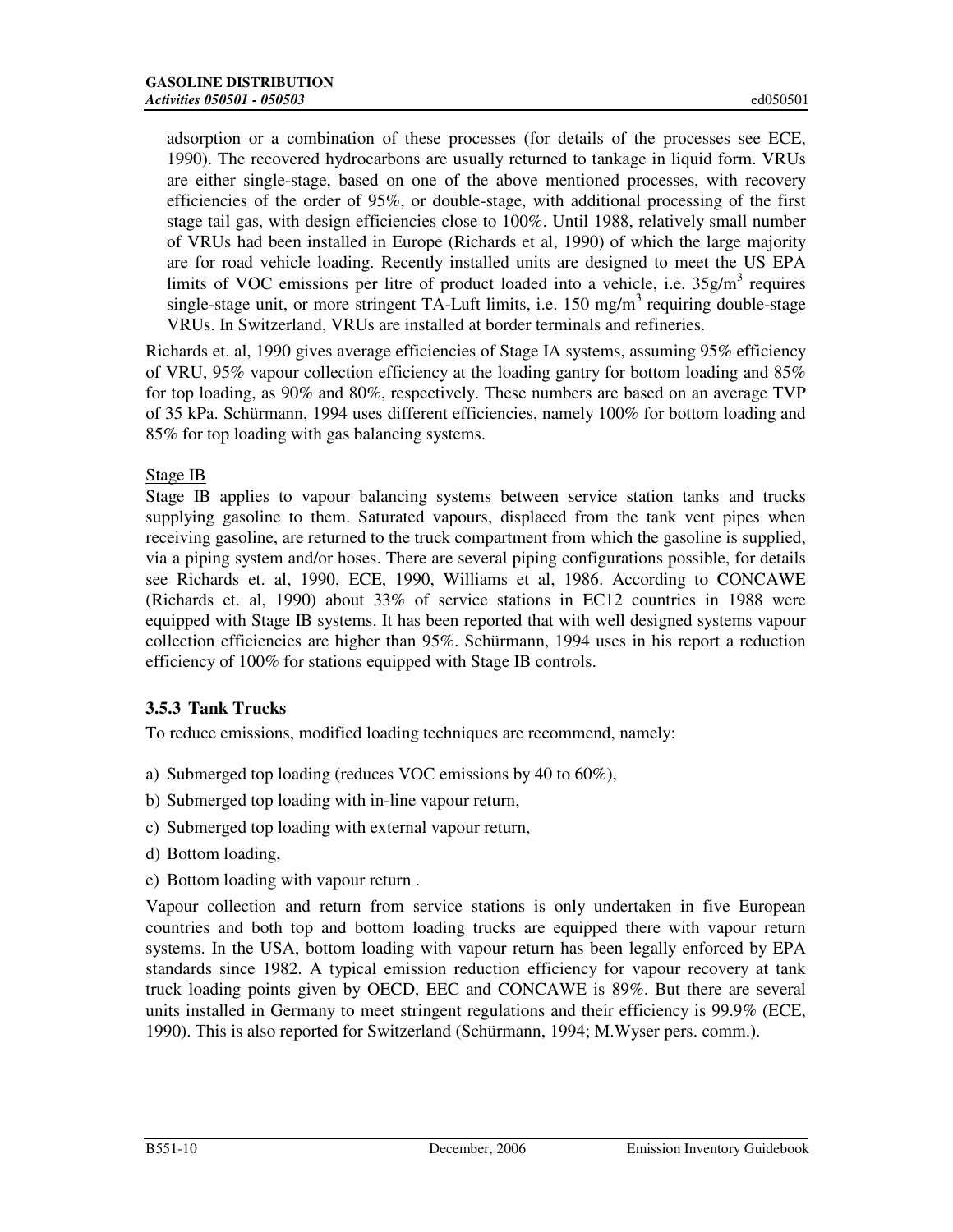### **3.5.4 Rail Cars**

Rail cars are generally top loaded in Europe. The recommended techniques to reduce emissions are the same as for tank trucks (see 3.5.3). According to OECD, EEC, and CONCAWE, vapour recovery units are operating with an average efficiency of 89% at rail car loading points (ECE, 1990). Schürmann, 1994 reports 85% efficiency for top loading operations with gas balancing systems. This efficiency could be improved if bottom loading would be introduced on a wider scale. Its introduction would additionally require automatic overfill protection systems on all rail cars.

### **3.5.5 Barges/Ships**

Modified loading techniques reduce loading losses by 60 to 80%. This involves low initial loading to reduce turbulence when filling the bottom, fast bulk (bottom) loading and slow final loading to reduce turbulence in the vicinity of the ullage as the liquid approaches the top (ECE, 1990). Vapour return/recovery systems are not very common. For inland barges equipped with such systems efficiencies of 88% and for ocean ships of 89% are reported by the EEC (Bouscaren et. al, 1988). Sometimes, the controls are installed but not used, according to M. Wyser (pers. communication) inland tankers on the Rhine river are equipped with vapour balancing systems but the systems are not used.

### **3.5.6 Car Refuelling**

### Stage II Controls

Stage II applies to vapour balancing systems between automobile fuel tanks during refuelling and the service station tank supplying the gasoline. Saturated vapours are displaced from the automobile fuel tank and returned to the service station tank via special fittings in the dispensing nozzle. Vapour escape from the automobile fill-pipe to the atmosphere is prevented by a special bellows which seals the fill pipe and routes the displaced vapours through the body of the dispensing nozzle to the hose. Different systems are available, in some of which the vapour flow is boosted by a vacuum pump. Essential to this system are standardised fill pipes and existence of Stage IB controls in place, otherwise Stage II devices may only delay the venting of vapour to the atmosphere.

In the late 80's, comprehensive test programmes were carried out in Sweden and Switzerland to estimate the recovery efficiency applying Stage II controls. The recovery efficiency of the system, weighted to the Swedish car population, was determined to be 56% and for Switzerland 53% (Switzerland has decided in 1989 to introduce Stage I and II controls at all service stations and vapour recovery at the principal storage units by 1994). Similar results were achieved in an investigation of the BP oil company at one of its stations in Stockholm. The recovery efficiency varied from 11 to 89%, average 61%, depending on the car type. To achieve a better efficiency, it will be necessary to introduce modifications to all new European car fill-pipes and tank vents. In the absence of these changes, an average efficiency between 50 and 60% can be assumed (Richards et. al, 1990). In the USA, where standardisation has been introduced, the EPA estimates the average in-service efficiencies at 62 to 86%, depending on the level of regulatory enforcement, mainly regular inspection. Additional problems with Stage II equipment, mentioned in the literature, are that this system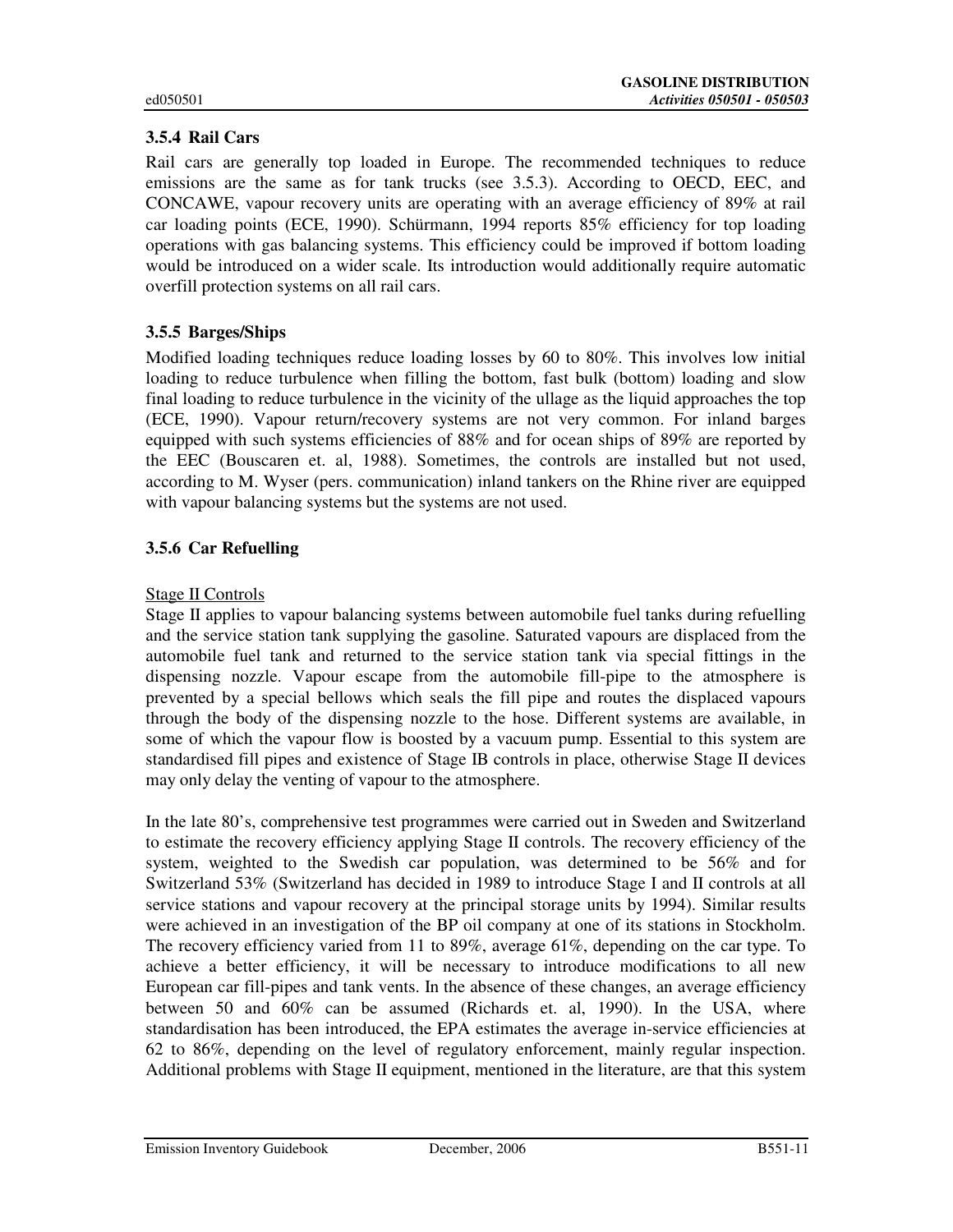cannot be used with shallow fuel tanks (motorcycles) and that American experience indicates greater spillage when these systems are installed.

### On-board Canisters

These are a viable alternative to Stage II controls. According to the experience in the USA and CONCAWE (McArragher et al, 1988), enlarged carbon canisters could reduce refuelling emissions by more than 95%. Canisters are filled with activated carbon to which all external fuel system vents are connected. Any diurnal, hot soak as well as refuelling hydrocarbon emissions are adsorbed by the carbon and retained in the canister. The carbon is purged of hydrocarbons during normal driving by drawing the air back through the canister and into the engine where it is burnt.

### RVP Reduction

This control option requires the reduction of gasoline volatility at the refinery from May to September. A reduction of volatility (RVP) of 17 kPa (from 79 to 62 kPa) would result in a 8 to 10% reduction of the annual emissions of VOC from the gasoline distribution sector (Environment Canada, 1989). Gasoline volatility reduction is reported to reduce VOC emissions from refuelling by 23% (ECE, 1990).

### **4 SIMPLER METHODOLOGY**

The simpler methodology is based on aggregated average emission factors (see section 8.1) combined with information on pumped volume of gasoline in the country. Where the information on type, efficiency and extent of emission control measures applied in distinguished sectors is available, the detailed methodology should be used.

### *Emission* = *(Average emission factor, see Table 8.1)* x *(pumped volume of gasoline)*

This simpler approach has been applied by CONCAWE to estimate emissions of VOC from the gasoline distribution sector in Western Europe (Edwards et. al, 1986). Similar average emission factors for the elements of gasoline distribution system are also given (with some reservations - see Veldt et. al, 1992) in the Second Edition of the CORINAIR Inventory Default Emission Factors Handbook (Bouscaren, 1992).

# **5 DETAILED METHODOLOGY**

To improve the quality of emission estimates, country specific data should be taken into account. Therefore, the detailed methodology requires knowledge on specific parameters of the gasoline distribution system (see section 6 below). Additionally basic physical and chemical parameters of distributed gasoline should be known. For details see procedure described in reference studies i.e., Williams et al, 1986; Foster et al, 1987; VDI, 1985.

An alternative methodology was offered by Swiss BUWAL (Bundesamt für Umwelt, Wald und Landschaft) (Schürmann, 1994). The following paragraph gives a general description of the methodology and is quoted after Schürmann, 1994.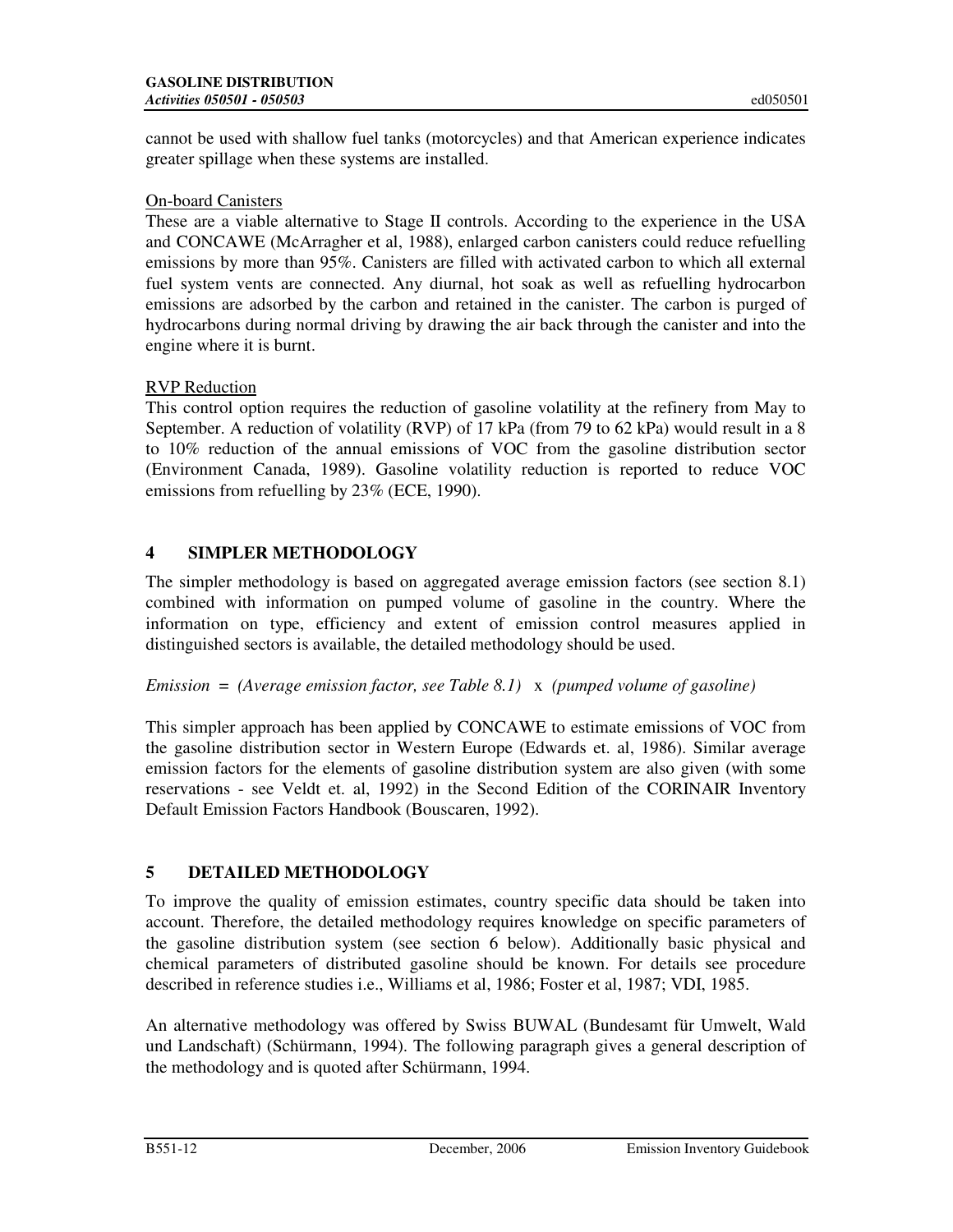The proposed detailed methodology is based on the analysis of gasoline flows from imports and refineries to car filling stations and the various loading and unloading techniques used. From the gasoline flow, a gas flow model is derived, which is analysed with regard to gas handling techniques to give distribution emissions on one hand and on determination of storage emissions on the other hand. It involves the following steps:

- a) Determination of the gasoline flows (in Mg/a) from the product sources (refineries and imports) to the filling stations.
- b) Determination of the gas flows (in  $m^3/a$ ) from the gas source (car) to the various emission locations or emission control locations
- c) Determination of the VOC-emissions for gasoline distribution (in kg/a)
- d) Determination of the VOC-emissions for gasoline storage (in kg/a)

This methodology has the following advantages:

- It reflects the actual emission situation better than aggregated emission factors,
- The results reflect directly the percentage of introduction of gas handling control measures (e.g. stage I and stage II) and of VRU installations in terminals,
- The emission factors for the various emission sources can be adapted to the local properties of gasoline composition, to the level of introduction of integral gas balancing techniques etc.,
- The detailed methodology is a model calculation which allows an analysis of the efficiency of various control measures and as such is an instrument for the planning of the introduction of control techniques.

The current version of this methodology is being reviewed, extended and tested by Swiss BUWAL. An up-to-date version, description and the diskette may be ordered from Dr. Jürg Baumann, BUWAL, Laupenstr. 20, 3003 Bern, Switzerland.

The following sections in this chapter of the guidebook do not refer to the 'Swiss' methodology since it was not available at the time of writing.

### **6 RELEVANT ACTIVITY STATISTICS**

#### **6.1 Simpler methodology**

To estimate VOC emissions from the gasoline distribution sector (0505) the statistics of gasoline sold in the country/region are required. For calculation of emissions resulting from activities in relevant subsectors of gasoline distribution, distinguished in CORINAIR, emission factors given in section 8.1 of this document are used.

To take into account emission control measures in place, necessary data may be available from sectoral statistics or country studies. The reduction efficiencies given in section 3.5 of this document could be applied or (preferably) the efficiencies reported in national studies

Emission Inventory Guidebook December, 2006 B551-13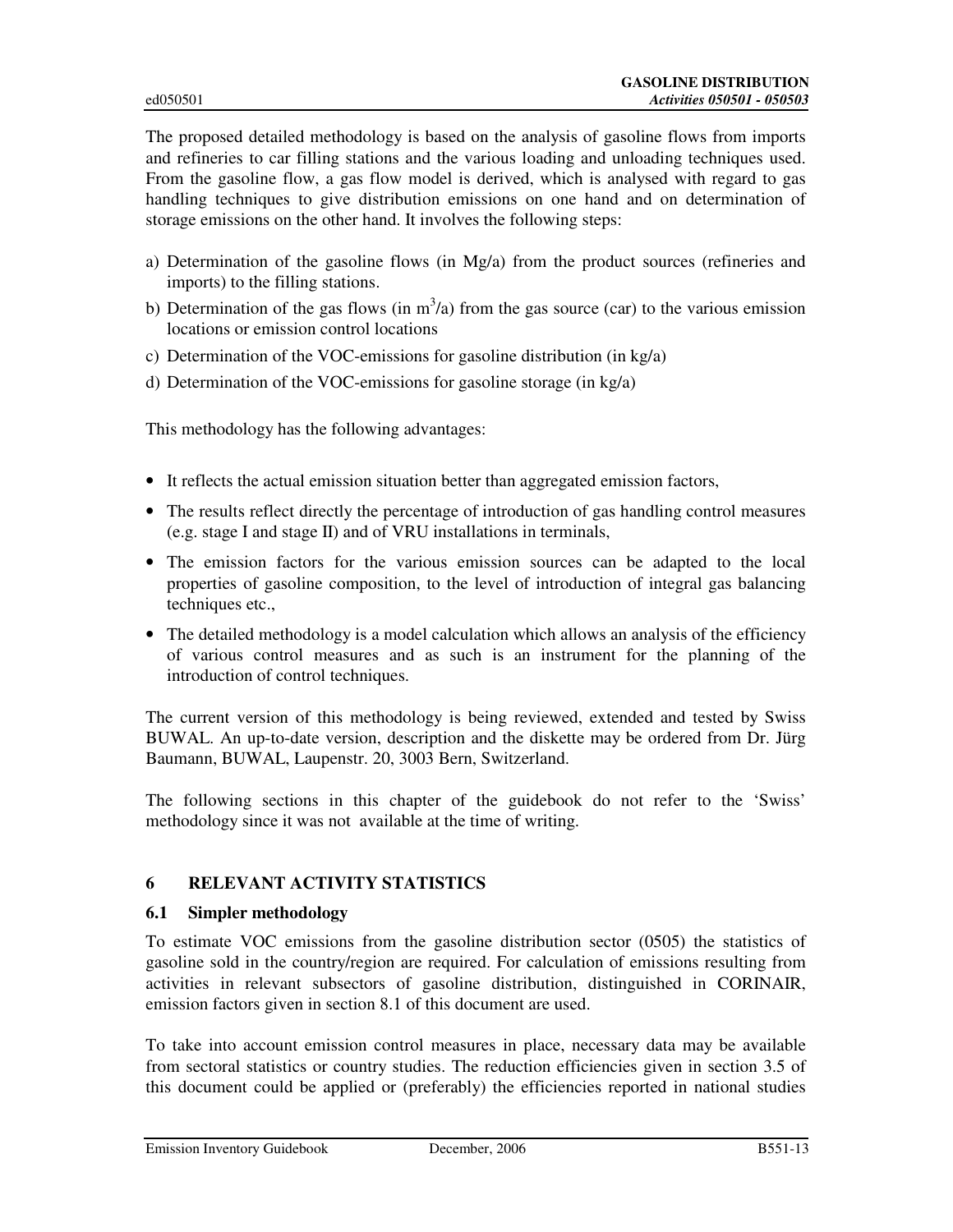should be used. However, it is considered that where information on controls is available the detailed methodology described below or the 'Swiss' method should be used.

### **6.2 Detailed methodology**

More detailed country specific data are needed as far as the technical parameters of equipment as well as operation practices are concerned. This includes:

- a) *Refinery Dispatch Station (050501)*  volume of gasoline loaded into different transport modes (e.g., rail truck, pipeline, tank truck); gasoline loading practices for specific modes of transport (e.g., top-submerged, bottom); type and extent of emission control measures in place (e.g., Stage I).
- b) *Transport and Depots (050502) and Border Terminal, where applicable* number, type, size of the tanks used as well as volume of gasoline stored in these tanks; gasoline loading practices for used transport modes; type and extent of emission control measures in place (e.g., Stage I).
- c) *Service Stations (050503)* volume of gasoline sold; type and extent of emission control measures in place (e.g., Stage II , percentage of cars equipped with enlarged carbon canisters, the latter not relevant for past year inventories as this technology is not yet in use).
- d) *Characteristics of distributed gasoline* RVP, TVP, density.

Additionally, some meteorological data like average annual (or seasonal) temperature are needed to improve the quality of the inventory or calculate the seasonal variation in emissions.

### **7 POINT SOURCE CRITERIA**

Not applicable - see section 12.

# **8 EMISSION FACTORS, QUALITY CODES AND REFERENCES**

### **8.1 Simpler Methodology**

The emission factors suggested in the past for simpler methodology were derived from the study of CONCAWE (Williams et al, 1986). The assumed liquid gasoline density is 730 kg/m<sup>3</sup> and condensed vapour density is  $600 \text{ kg/m}^3$ . Hydrocarbon emission factors for uncontrolled techniques are given in Table 8.1. These emission factors are declared as outdated and are maintained only for documentation purpose. To estimate emissions it is suggested to use the detailed methodology based on new CONCAWE study (CONCAWE 2006)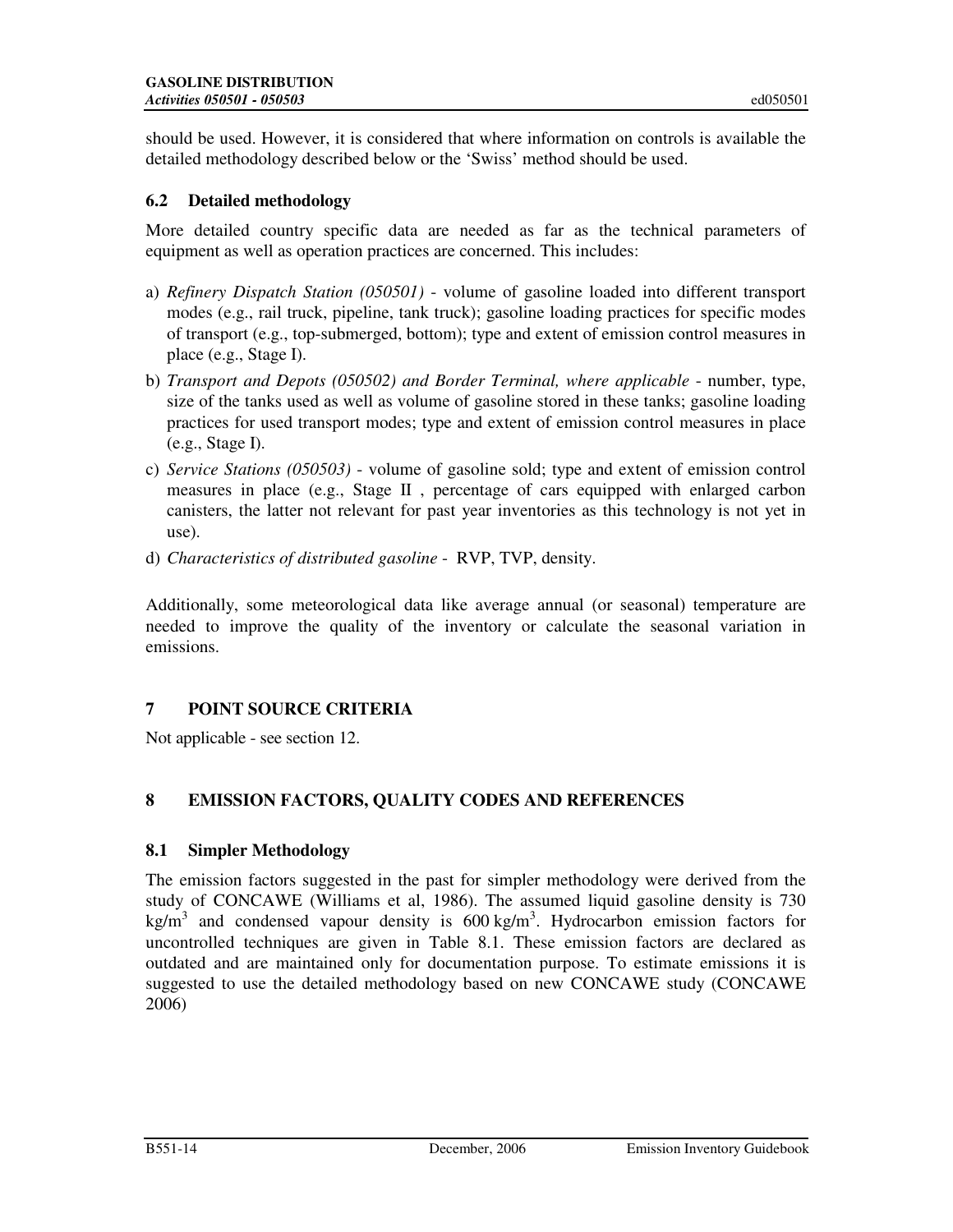| <b>Category</b>                    | <b>Emission factor</b> | <b>Quality code</b> |
|------------------------------------|------------------------|---------------------|
| Refinery Dispatch Station (050501) | 310                    |                     |
| Transport and Depots (050502)      | 740                    |                     |
| Service Station (050503)           | 2880                   |                     |
| Gasoline Distribution $(0505)$     | 3930                   |                     |

#### **Table 8.1: NMVOC emission factors [g NMVOC/Mg of total gasoline handled](°)**

(°) These emission factors are outdated and are maintained only for documentation purpose. For the estimate is suggested to use the detailed methodology.

Information provided in CORINAIR'90 database suggests that many experts used very similar average emission factors for considered sectors. Average emission factors used for 050501 vary from 200 to 500 g/Mg, for 050502 from about 600 to as much as 3120 g/Mg (in Germany), and for 050503 from 2000 to 4500 g/Mg. The information on gasoline and vapour density is not provided in CORINAIR database. The values provided in the Table 8.1 are also confirmed by Czech estimates provided by Mr. B. Bretschneider (pers. comm.), based on the Czech emission inventory system REZZO. The emission factors estimated at different gasoline terminals (050502) vary from about 300 to nearly 1500 g/Mg with an average of 800 g/Mg of gasoline. For the service stations REZZO suggests emission factors from about 1500 to 2500 g/Mg with an average 1660 g/Mg of gasoline, it is not clear though if the emissions from loading of the tanks at the service stations are included in this estimate, i.e. it might represent emissions from car refuelling and spillage only.

### **8.2 Detailed Methodology**

The CONCAWE Air Quality Management Group (Concawe, 2006) has identified a lot of issues with regard to the data submissions for both European Pollutant Emission Register (EPER) mandated by European Directive 96/61/EC on integrated pollution prevention and control (IPPC) and UNECE Kiev Protocol on Pollutant Release and Transfer Registers (PRTR),

In particular CONCAWE initiated a review of the published emission factors for those air pollutants which may be emitted in excess of the EPER threshold values from sources found at the majority of European refineries. CONCAWE, therefore, has drawn up a compendium of emission factors, with associated references, for the uncontrolled release of air pollutants (Concawe, 2006). The compendium can not be fully comprehensive as emission factors are not available in the public domain for all sources and/or pollutants. CONCAWE, however, considers this to be the most appropriate set of emissions factors for the refining sector.

The CONCAWE report provides the air pollutant emission estimation algorithms, incorporating those factors, which CONCAWE recommends for EPER and PRTR reporting purposes. The emission factors provided are for uncontrolled releases. Reported emissions must take account of any abatement equipment installed e.g. wet gas scrubbers, electrostatic

Emission Inventory Guidebook December, 2006 B551-15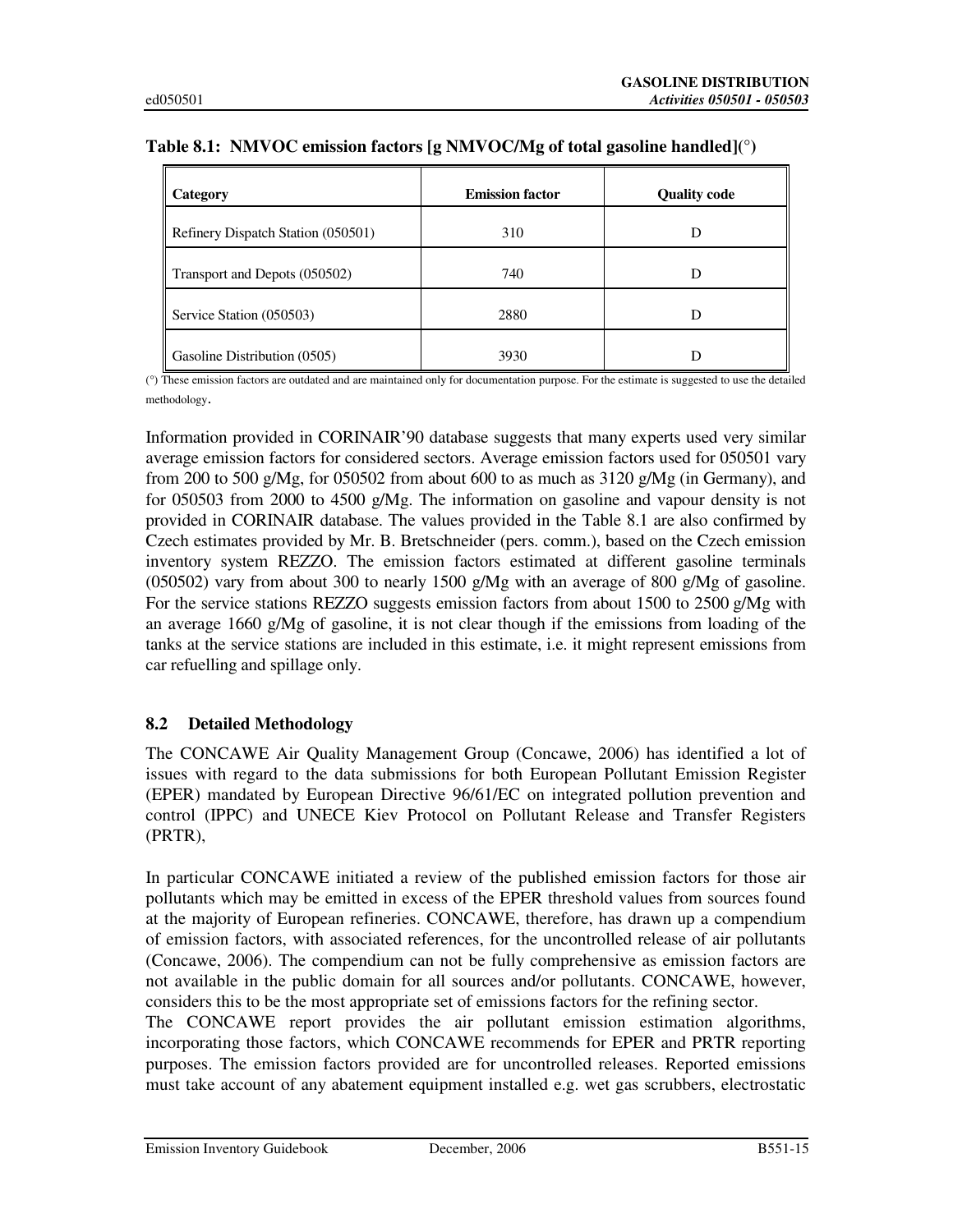precipitators, etc. Where emission factors are available, algorithms are provided for sources found in the majority of European refineries.

### **8.2.1 Refinery Dispatch Station (050501)**

In the proposed methodology emissions from storage tanks are reported under 040104 and only emission from loading of mobile containers in refineries are taken into account.

Uncontrolled emissions (in g) can be obtained multiplying the volume of product loaded (in m<sup>3</sup>) for the standard emission factor from Table 8.2 (Concawe, 2006), corrected for the True Vapour Pressure of product at loading temperature (in kPa).

**Table 8.2: NMVOC emission factors (uncontrolled) for Refinery Dispatch Station (050501) [g NMVOC / m<sup>3</sup> gasoline throughput] (°)** 

| <b>Loading mode</b>                             | <b>Emission factor</b> |
|-------------------------------------------------|------------------------|
| Road Tanker, Bottom Loading                     | 8.60                   |
| No Vapour Balancing during Previous Off-Loading |                        |
| Road Tanker, Top Loading                        | 9.40                   |
| No Vapour Balancing during Previous Off-Loading |                        |
| Road Tanker, Bottom or Top Loading              | 22.8                   |
| Vapour Balancing during Previous Off-Loading    |                        |
| Rail Tanker                                     | 10.8                   |
| Marine tanker - typical cargo tank condition    | 6.10                   |
| Barge - typical cargo tank condition            |                        |

(°) Emission factors must be correct for for the True Vapour Pressure (in kPa) of product at loading temperature multiplying for:

RVP  $10^{((0.000007047 \text{ RVP }+0.0132) T + (0.0002311 \text{ RVP} \cdot 0.5236))}$ 

where RVP is the reid vapour pressure (in kPa) and T is the temperature in  $\mathrm{C}$ .

### **8.2.2 Transport and Depots and Border Terminals (050502)**

For storage tank emissions Concawe report suggests the use of the latest edition of API documents for Floating Roof Tanks (API,2003), and Vertical Fixed Roof Tanks (API, 2002). For Aboveground Horizontal Tanks, Concawe report suggests to use the latest edition of U.S. EPA methodology (U.S.EPA, 1995). Note that this reference normally contains the latest version of previously quoted API methodologies. An emission calculation software is available from the US EPA via their website, http://www.epa.gov, or on a CD-ROM (U.S.EPA, 2005). This CD also contains the EPA publication (U.S.EPA, 1995) and API documents (API 2002; 2003).

Emission from loading of mobile container can be computed with the emission factors of Table 8.2.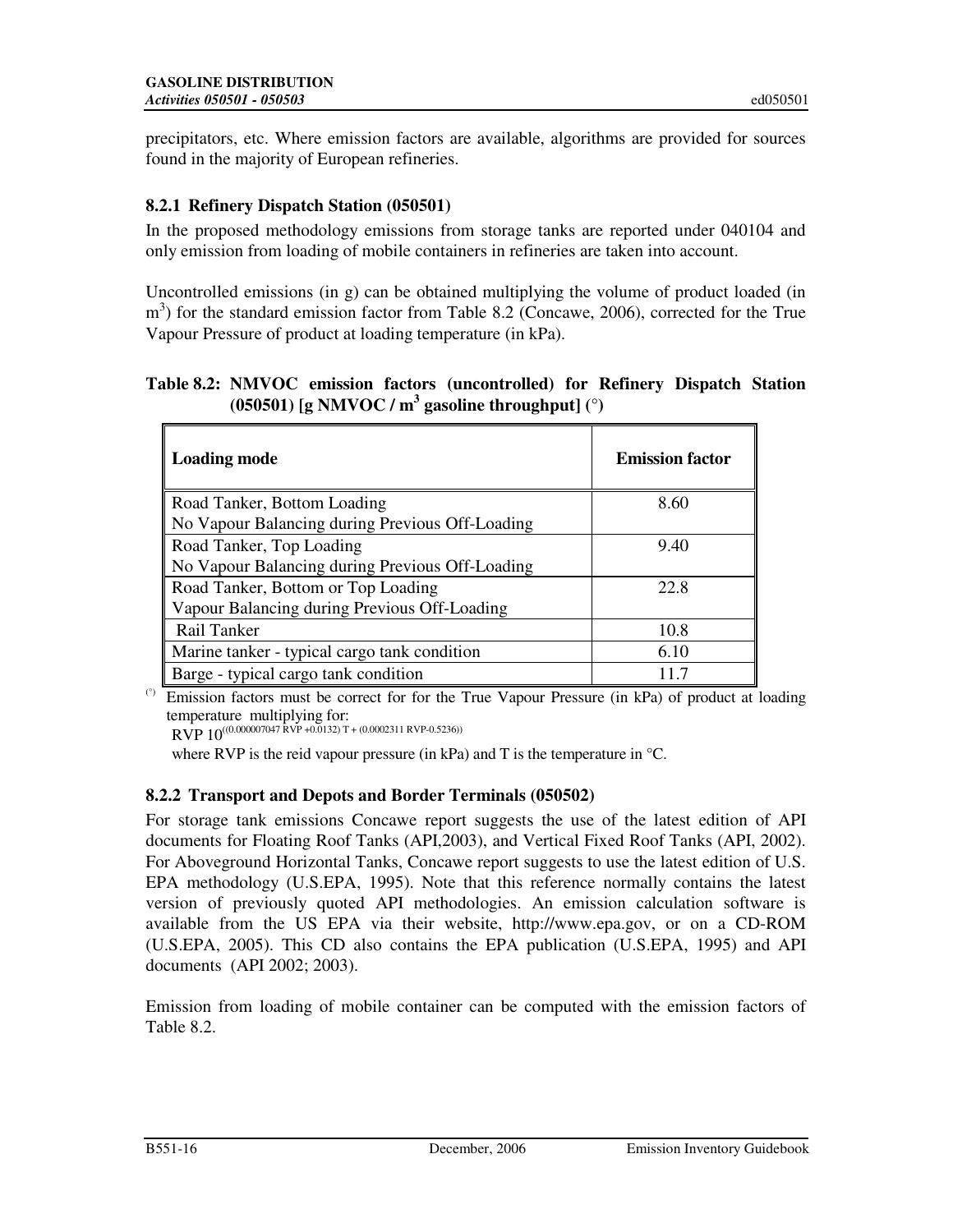### **8.2.3 Service Stations (including refuelling of cars) (050503)**

Emissions (in g) can be obtained multiplying the volume of product loaded (in  $m<sup>3</sup>$ ) for the standard emission factor from Table 8.3 (Concawe, 2006), corrected for the True Vapour Pressure of product at loading temperature (in kPa)..

|                                    |  | Table 8.3: NMVOC emission factors (uncontrolled) for Service Stations (050503) |  |  |
|------------------------------------|--|--------------------------------------------------------------------------------|--|--|
| [g NMVOC / Mg gasoline throughput] |  |                                                                                |  |  |

| <b>Activity</b>          |                                                   | <b>Emission factor</b> |
|--------------------------|---------------------------------------------------|------------------------|
| Storage                  | Filling without Stage 1b                          | 24.4                   |
| Tank                     | Filling with Stage 1b in operation                | 1.10                   |
|                          | Breathing                                         | 3.30                   |
|                          | Refuelling with no emission controls in operation | 36.7                   |
| Automobile<br>Refuelling | Refuelling with Stage 2 in operation              | 3.70                   |
|                          | Refuelling with on-board carbon canisters         | 1.80                   |
|                          | Drips and minor spillage                          | 2.20                   |

(°) Emission factors must be correct for for the True Vapour Pressure (in kPa) of product at loading temperature multiplying for: RVP 10<sup>((0.000007047</sup> RVP +0.0132) T + (0.0002311 RVP-0.5236))

where RVP is the reid vapour pressure (in kPa) and T is the temperature in °C.

### **9 SPECIES PROFILES**

Measurements of hydrocarbon composition in the gasoline distribution system are fairly consistent, reflecting the fact that one deals with a single product of relatively constant composition. Thus, measurements taken at tank vents, and downwind from the terminal in unrelated locations give generally the same results. Limited data on emissions from service stations are consistent with the known composition of emissions from terminals handling gasoline (Edwards, et. al, 1986). These data are presented in Table 9.1. The last column in this table shows composition of gasoline vapours from petroleum industry (adapted from Veldt et. al, 1992). The data are averages derived from literature review of measurement experience in many countries (to large extent US - for details see EPA, 1990). According to Veldt et. al, 1992, the composition of gasoline vapour is highly variable depending on liquid composition (e.g., summer and winter blend) as well as on the evaporation process (temperature and time). However, aggregating species to groups as in Table 9.1 shows quite a good agreement of composition derived from both studies.

### **10 UNCERTAINTY ESTIMATES**

In this chapter, the methodology to calculate the emissions from gasoline distribution system as well as from storage of gasoline in the refinery dispatch station is described. However, chapter 040104 'Storage and Handling of Petroleum Products in a Refinery' in this guidebook covers the latter source. Therefore, there is a danger of double counting especially in case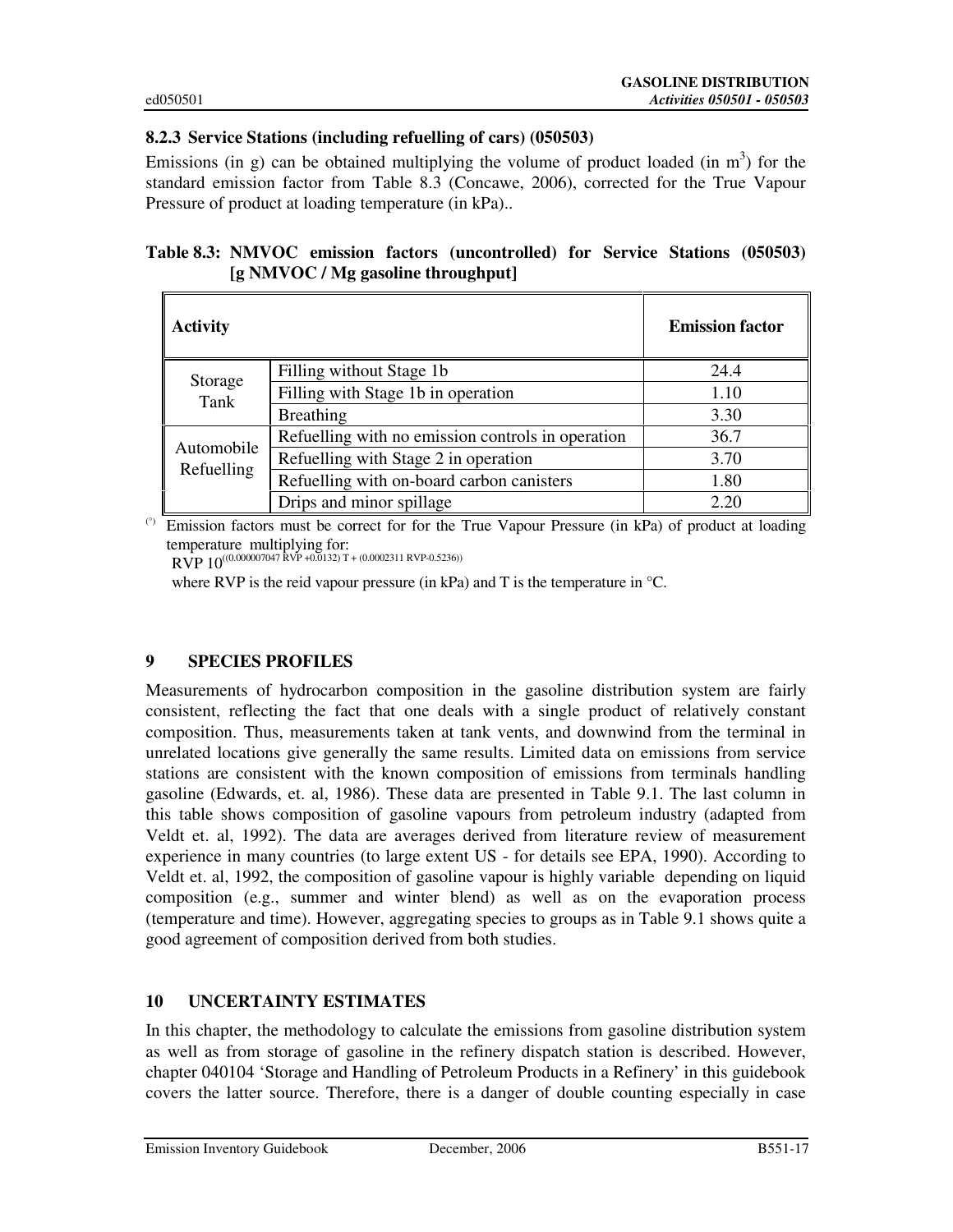when the simplified methodology is used and consequently aggregated emission factors are used. In the proposed methodology emissions from storage tanks are reported under 040104 and emission from loading of mobile container in refinery are reported under 050501 "Refinery Dispatch Station".

| <b>Substance</b> | <b>Tank vent</b> | <b>Downwind</b> | Petroleum ind.  |
|------------------|------------------|-----------------|-----------------|
|                  |                  |                 |                 |
| Alkanes          |                  |                 |                 |
| Ethane           |                  |                 |                 |
| Propane          |                  | 2.0             | $1.0(0.2 - 2)$  |
| $C_4+$           | 89.2             | 89.1            | 85.0(>45)       |
| Alkenes          |                  |                 |                 |
| Ethene           |                  |                 |                 |
| $C_3+$           | 6.9              | 6.5             | $11.0 (>= 5.5)$ |
| Aromatics        |                  |                 |                 |
| Benzene          | 1.1              | 1.5             | $1.0(0.5 - 2)$  |
|                  |                  |                 |                 |
| Toluene          | 2.0              | 0.9             | $1.5(0.5-3)$    |
| Xylene           | 0.8              |                 | $0.5(0.1 - 1)$  |
| <b>TOTAL</b>     | 100.0            | 100.0           | 100.0           |

| Table 9.1: VOC profiles of gasoline terminal air samples (Edwards et. al, 1986) and of |
|----------------------------------------------------------------------------------------|
| petroleum industry emissions of gasoline vapour (Veldt et. al. 1992) [wt. $\%$ ]       |

### **11 WEAKEST ASPECTS / PRIORITY AREAS FOR IMPROVEMENT IN CURRENT METHODOLOGY**

The methodology presented in this chapter is based on hypothetical, representative for Western Europe distribution network but it may not reflect real situation (system configuration) in a particular region or country (compare remarks in section 8 on emission factors used in CORINAIR inventory). Therefore, measurement campaigns carried out by independent groups of experts as well as comparison of emission factors with other countries could provide a valuable input to the continuous improvement of emission estimation technique.

# **12 SPATIAL DISAGGREGATION CRITERIA FOR AREA SOURCES**

Where no detailed information is available on location and throughputs of considered elements of the gasoline distribution network, the emissions from service stations (050503) should be distributed evenly across regions (e.g., administrative units) or grids or based on population data. The same applies to emissions from sub-sector (050502) if the appropriate data are not available although the location and throughput of principal marketing depots as well as border terminals should be known. The location of refineries is usually known (in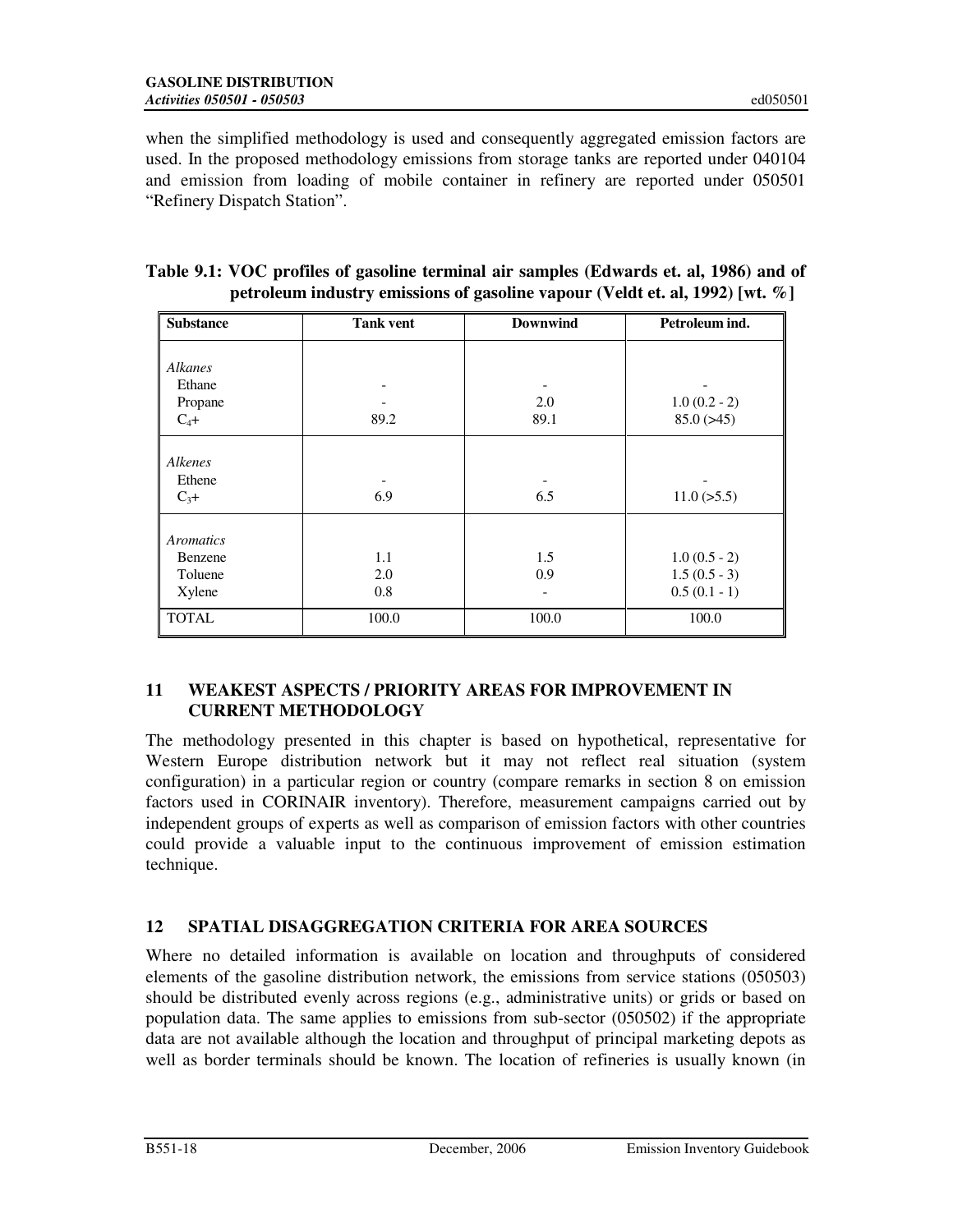many countries there are few, if not only one). Therefore, emissions from refinery dispatch stations (050501) can be attributed to a particular region or grid.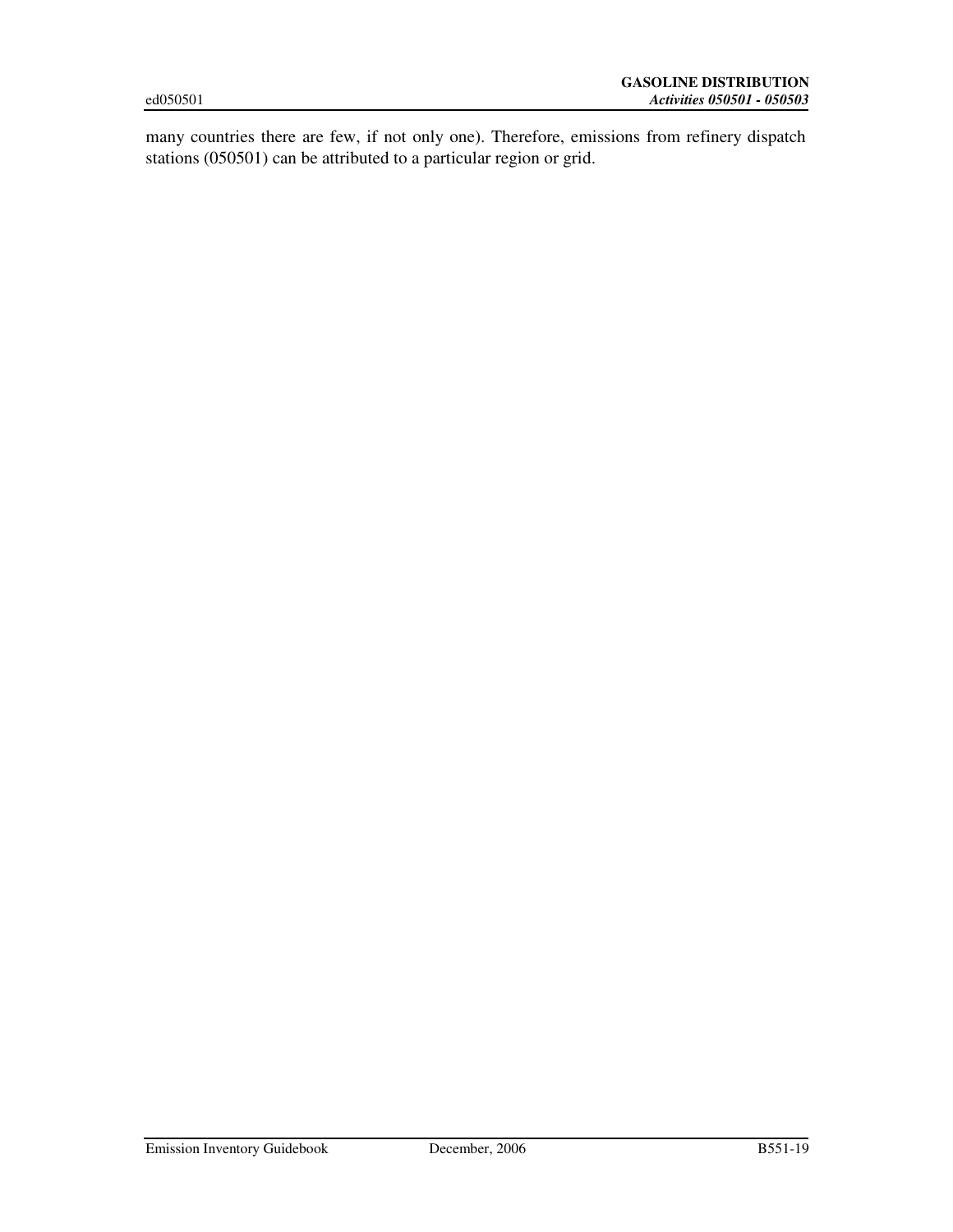### **13 TEMPORAL DISAGGREGATION CRITERIA**

The true vapour pressure (TVP) of gasoline is influenced by its temperature and reid vapour pressure (RVP). It is possible, using equations given in Williams et al, 1986, to calculate emissions, resulting from storage and loading operations, from gasoline distribution sector, including data on gasoline properties (e.g., RVP) and average annual or monthly temperature.

An experimental work carried out by Deutsche Gesellschaft für Mineralölwissenschaft und Kohlechemie (DGMK, 1976) showed a seasonal variation, in filling/storage emissions from service stations, of 0.145/0.125% mass which occurred in summer/winter, respectively.

# **14 ADDITIONAL COMMENTS**

Recently, US EPA has contracted Radian Corporation to develop the methodology to estimate VOC emissions from leaking underground storage tanks (LUST) (R.Ryan, US EPA, pers. communication). LUST are typically not considered a quantifiable source of air emissions until excavation and remediation efforts are initiated. In many cases, the leaking tank and surrounding soil are removed and either placed in piles or evenly spread to allow volatilisation of the contaminant. It is a common practice, especially where the contaminant is highly volatile, like for example gasoline. This note is only to inform about such activity as the final results are not yet available. It is believed that this source of emissions might contribute to local ozone episodes.

To forecast the emissions of VOC from a gasoline distribution system the forecast of gasoline demand is necessary as well as the extent and type of control options introduced. There are usually several energy forecasts available but it is more difficult to find information on possible technical development as well as plans for introducing particular controls. In this case, the emission development scenario could be based on energy forecast and on known current and forthcoming emission regulations, and on current national or international agreements on emission reductions.

### **15 SUPPLEMENTARY DOCUMENTS**

Williams, L. J., D. Beardshall, P. G. Edgington, F.O. Foster, R.H. Lilie, H.D. Richards (1986): Hydrocarbon Emissions from Gasoline Storage and Distribution Systems. Report No. 85/54, CONCAWE, DenHaag, September 1986.

### **16 VERIFICATION PROCEDURES**

The emission factors presented in this chapter are not necessarily representative for a particular region/country due to substantial differences in handling practices, product properties as well as meteorological conditions. The verification can be based on local measurements or measurements performed for similar conditions.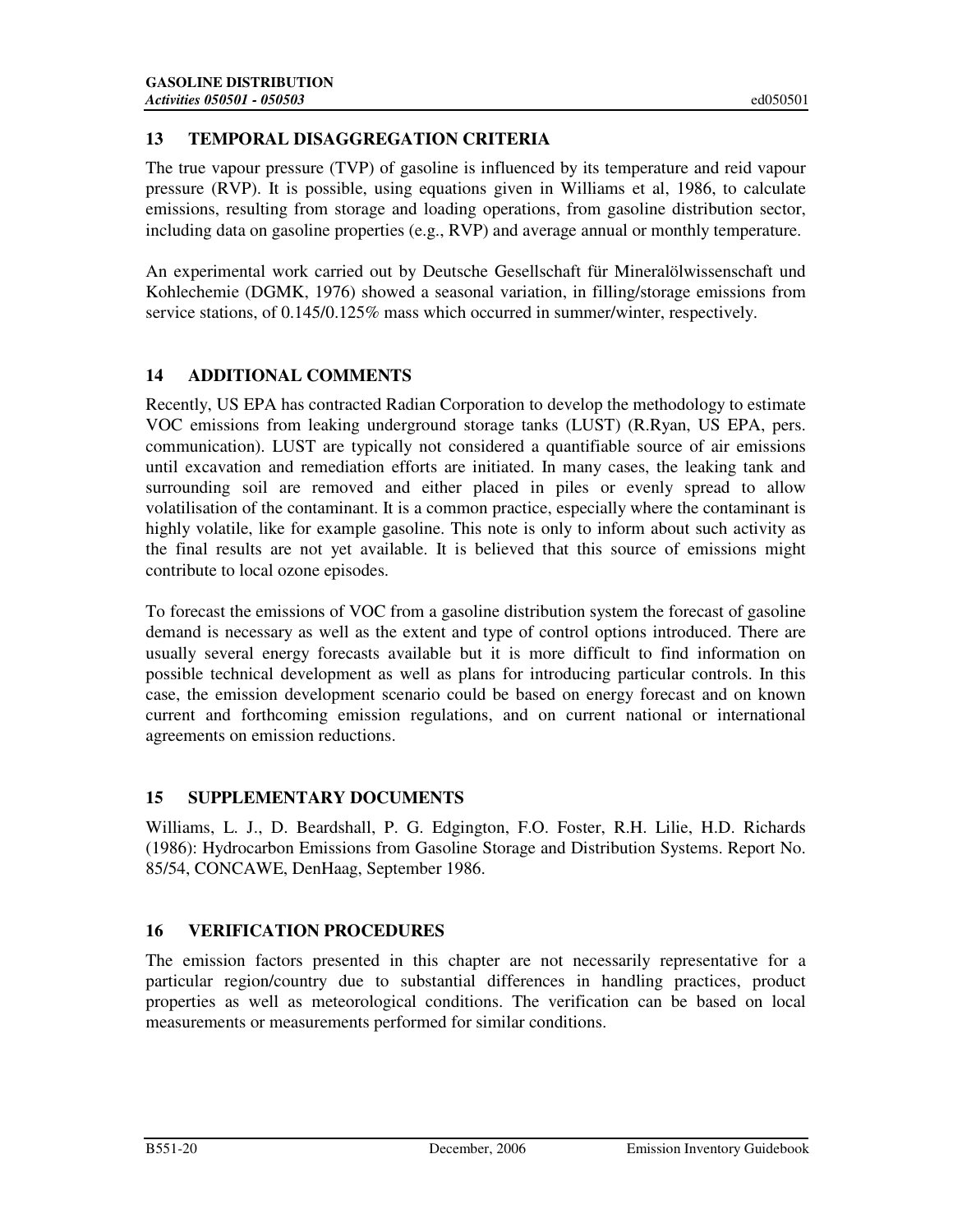### **17 REFERENCES**

API (2002) Manual of petroleum measurement standards. Chapter 19: Evaporative loss measurement, Section 1: Evaporative loss from fixed-roof tanks. Formerly, API Publication 2518. Washington DC: American Petroleum Institute report no. 9/05R

API (2003) Manual of petroleum measurement standards. Chapter 19: Evaporative loss measurement, Section 2: Evaporative loss from floating-roof tanks. Formerly, API Publications 2517 and 2519. Washington DC: American Petroleum Institute

Bouscaren, R., N. Allemand, W. F. J. M. Engelhard, S. C. Wallin, K.-H. Zierock (1988): Volatile Organic Compounds and Nitrogen Oxides - Cost Effectiveness of Measures Designed to Reduce the Emissions of Precursors of Photochemical Oxidants, Phase 1 - Final Report. Commission of the European Communities, Report No. EUR 11856 EN, May 1988.

Bouscaren, R. (1990): Volatile Organic Compounds: EC - Emission Inventory (CORINAIR Project) in proceedings from "Workshop on Long-Range Transport of Organic Pollutants", Stockholm, Sweden, March 12-14, 1990. Report 3807, Swedish Environmental Protection Agency.

BP (British Petroleum Co) (1973): Emissions of gasoline vapour when loading transport media in Germany. Parts 1 and 2. Operations Services Branch Report No. 187, British Petroleum Co., July 1973 London.

CCME (Canadian Council of Ministers of the Environment) (1991): Environmental Code of Practice for Vapour Recovery in Gasoline Distribution Networks. Prepared by the National Task Force on Vapour Recovery in Gasoline Distribution Networks. CCME-EPC/TRE-30E, CCME, Canada.

Concawe (2006) Air pollutant emission estimation methods for EPER and PRTR reporting by refineries (revised), Prepared by the CONCAWE Air Quality Management Group's Special Task Force on Emission Reporting Methodologies (STF-64), P. Goodsell (Technical Coordinator), Report no. 9/05R, Brussels April 2006

DGMK (Deutsche Gesellschaft für Mineralölwissenschaft und Kohlechemie) (1976): Messung und Ermittlung von Kohlenwasserstoffen-Emissionen bei Lagerung, Umschlag und Transport von Ottokraftstoffen und Prüfen von Verfahren zur Beherrschung dieser Emissionen. Parts I, II and III. Report No. 4590. Hamburg, DGMK e.V.

ECE (Economic Commission for Europe) (1990): Emissions of Volatile Organic Compounds (VOC) from Stationary Sources and Possibilities of their Control - Final Report. ECE - VOC Task Force, Karlsruhe, July 1990.

Edwards, A. H. et. al (1986): Volatile Organic Compound Emissions: An Inventory for Western Europe. Report No. 2/86. DenHaag, CONCAWE

Environment Canada (1989): Development of a National Nitrogen Oxides (NOx) and Volatile Organic Compounds (VOC) Management Plan for Canada. Technical Annex on: I - Environmental Objectives and Criteria; II - NOx Emissions and Control Technologies; III - VOC Emissions and Control Technologies. Conservation and Protection, Environment Canada, July 1989

Emission Inventory Guidebook December, 2006 B551-21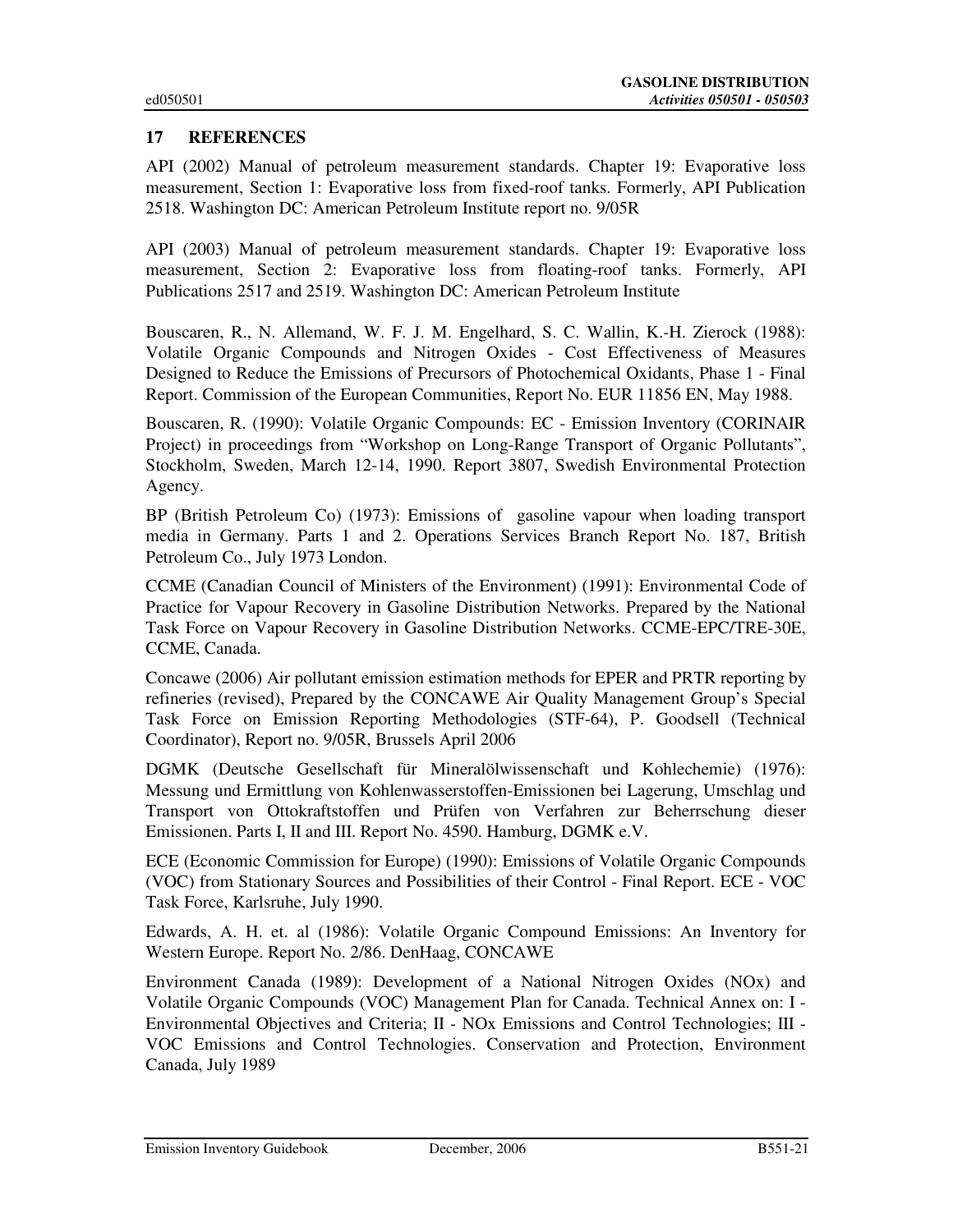EPA (United States Environmental Protection Agency) (1997); "Compilation of Air Pollutant Emission Factors. Volume I: Stationary Point and Area Sources." AP-42. 5<sup>th</sup> Edition. Office of Air Quality Planning and Standards, Research Triangle Park, North Carolina Chapter 7: Liquid storage tanks. (http://www.epa.gov/ttn/chief/ap42/ch07/index. html)

EPA (United States Environmental Protection Agency) (2005): Air CHIEF CD-ROM. EPA No. EPA-454/C-04-001. Research Triangle Park NC: US Environmental Protection Agency (http://www.epa.gov/ttn/chief/software/airchief/)

EPA (United States Environmental Protection Agency) (1990): Air Emissions Species Manual. Volume I: Volatile Organic Compound Species Profiles - Second Edition. EPA-450/2-90-001a, January 1990

Foster, F. O., R. H. Lilie, W. G. Roberts, G. A. van Ophem (1987): Cost-Effectiveness of Hydrocarbon Emission Controls in Refineries from Crude Oil Receipt to Product Dispatch. Report No. 87/52, CONCAWE, Den Haag, January 1987.

Fudala, J. (1993a): Report on NMVOC Emission in Poland in EMEP Grid for the year 1990. Institute for Ecology of Industrial Areas, Katowice, December 1993.

Fudala, J. (1993b): Report on NMVOC Emission in Poland for the year 1992. Institute for Ecology of Industrial Areas, Katowice, December 1993.

KWS 2000 (Project Group Hydrocarbons 2000) (1989): Control Strategy for Emissions of Volatile Organic Compounds. Ministry of Hausing, Physical Planning and Environment. The Netherlands, February 1989.

Made, B. (1988): Control of VOC Emissions from Oil Refineries - Technologies Currently in Place in Canada. Environment Canada.

Mareckova, K. (1994): CORINAIR 90 Emission Inventory for Slovakia - Final Report. Slovak Hydrometeorological Institute (SHMI), Department of Environmental Protection, Bratislava.

McArragher, J. S. et. al (1987): An Investigation Into Evaporative Hydrocarbon Emissions from European Vehicles. Report No. 87/60, CONCAWE, The Hague.

McGettigan, M. F. (1993): CORINAIR 1990 Emission Inventory for Ireland - Final Report. Environmental Research Unit, Department of the Environment. Dublin, July 1993.

OECD (Organisation for Economic Co-operation and Development) (1990): Emission Inventory of Major Air Pollutants in OECD European Countries. Environment Monographs No. 21. OECD, Paris

Passant, N. R. (1993): Emissions of Volatile Organic Compounds from Stationary Sources in the United Kingdom. LR 990, Warren Spring Laboratory, December 1993.

Pazdan, W. et. al (1994): CORINAIR - Poland 1990 - Final Report. ATMOTERM, Opole.

Richards, H. D. et. al (1990): VOC Emissions from Gasoline Distribution and Service Stations in Western Europe - Control Technology and Cost-effectiveness. Report No. 90/52. Brussels, CONCAWE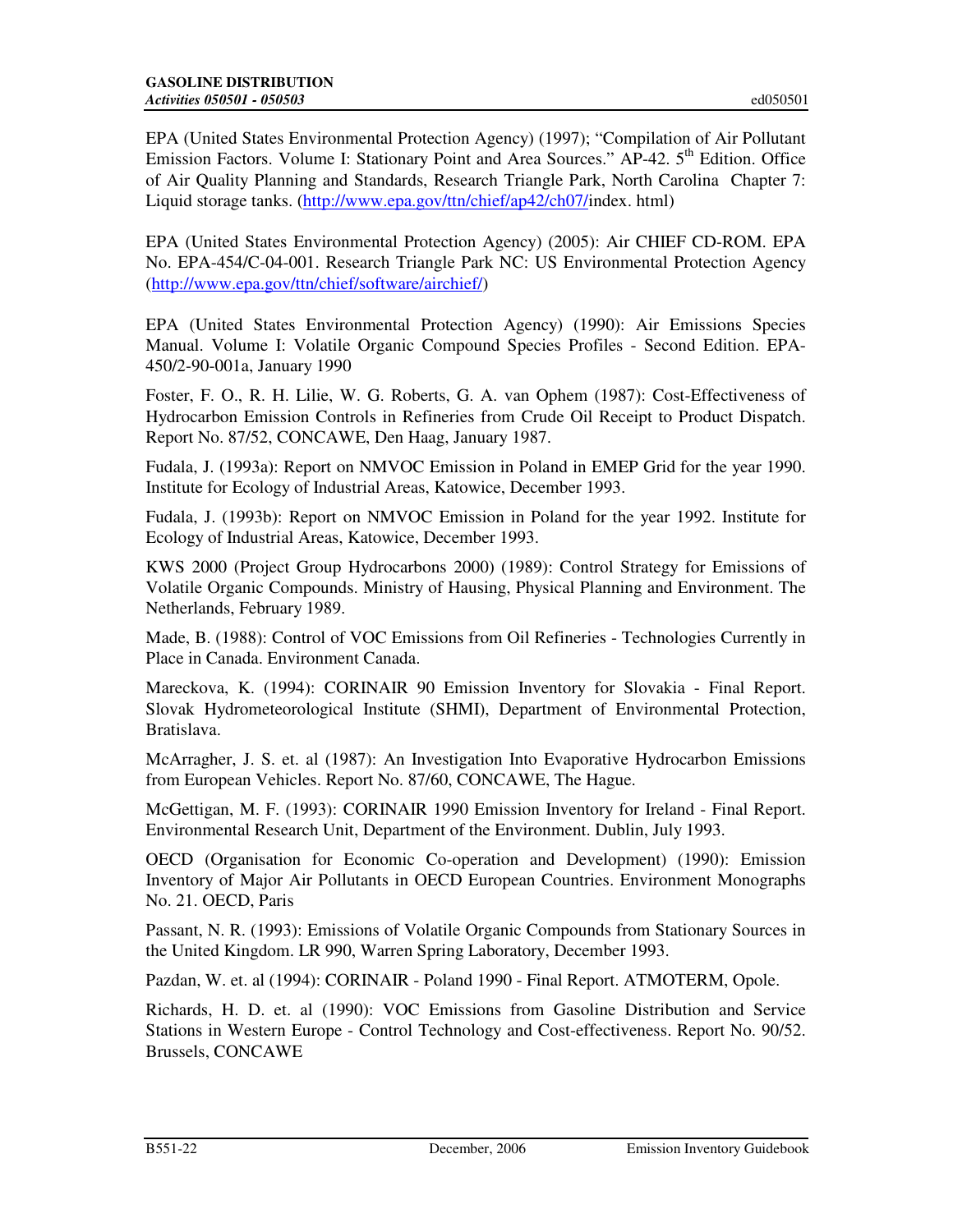Rode, B. (1993): VOC Emissions in Slovenia in 1988. in Baars, H.P. et. al [ed] Proceedings of the TNO/EURASAP Workshop on the Reliability of VOC Emission Data Bases, June 9- 10, 1993. IMW-TNO Publication P 93/040. Delft, The Netherlands.

Schürmann (1994): Study on the Detailed Methodology of the Determination of VOC-Emissions in Gasoline Distribution (DRAFT). Weyer Verfahrenstechnik, Basel, Switzerland. December 19, 1994. Study on request of Federal Office of Environment, Forests and Landscape, Section Air Pollution Control, Bern, Switzerland.

VDI (Verein Deutscher Ingenieure) (1985): Emissionsminderung Raffinerieferne Mineralölvertriebsläger. VDI - Kommission Reinhaltung der Luft, VDI 3479. VDI-Verlag GmbH, Düsseldorf, Germany, July 1985.

Veldt, C., A. Bakkum, R. Bouscaren (1992): Default Emission Factors from Stationary Sources (NOx - VOC including CH4) in R. Bouscaren: Default Emission Factors Handbook - Second Edition. CORINAIR Inventory, Commission of the European Communities. CITEPA, Paris, January 1992.

Williams, L. J., D. Beardshall, P. G. Edgington, F.O. Foster, R.H. Lilie, H.D. Richards (1986): Hydrocarbon Emissions from Gasoline Storage and Distribution Systems. Report No. 85/54, CONCAWE, DenHaag, September 1986.

### **18 BIBLIOGRAPHY**

Allemand, N., R. Bouscaren, D. Heslinga, I. Marlowe, C.J. Potter, M. Woodfield, K. H. Zierock (1990): Costed Evaluation of Options for the Reduction of Photochemical Oxidant Precursors, Volume 2. - Abatement Technology and Associated Costs. Report No. EUR 12537/II EN, Commission of the European Communities, Brussels - Luxembourg.

Bouscaren, R. (1992): Default Emission Factors Handbook - Second Edition. Corinair Inventory, Commission of the European Communities. CITEPA, Paris, January 1992.

CPPI (Canadian Petroleum Products Institute) and Environment Canada (1991): Amospheric Emissions from Canadian Petroleum Refineries and the Associated Gasoline Distribution System for 1988. CPPI Report No. 91-7, February 1991.

CONCAWE (1990): Closing the Gasoline System - Control of Gasoline Emissions from the Distribution System and Vehicles. Report No. 3/90, CONCAWE, Brussels.

Thomas, Lee M. (1989): A US Perspective on Hydrocarbon Controls at Service Stations. Report No. 11/89, CONCAWE, The Hague.

### **19 RELEASE VERSION, DATE AND SOURCE**

Version: 2.2

Date: August 2006

Original author: Zbigniew Klimont IIASA Austria